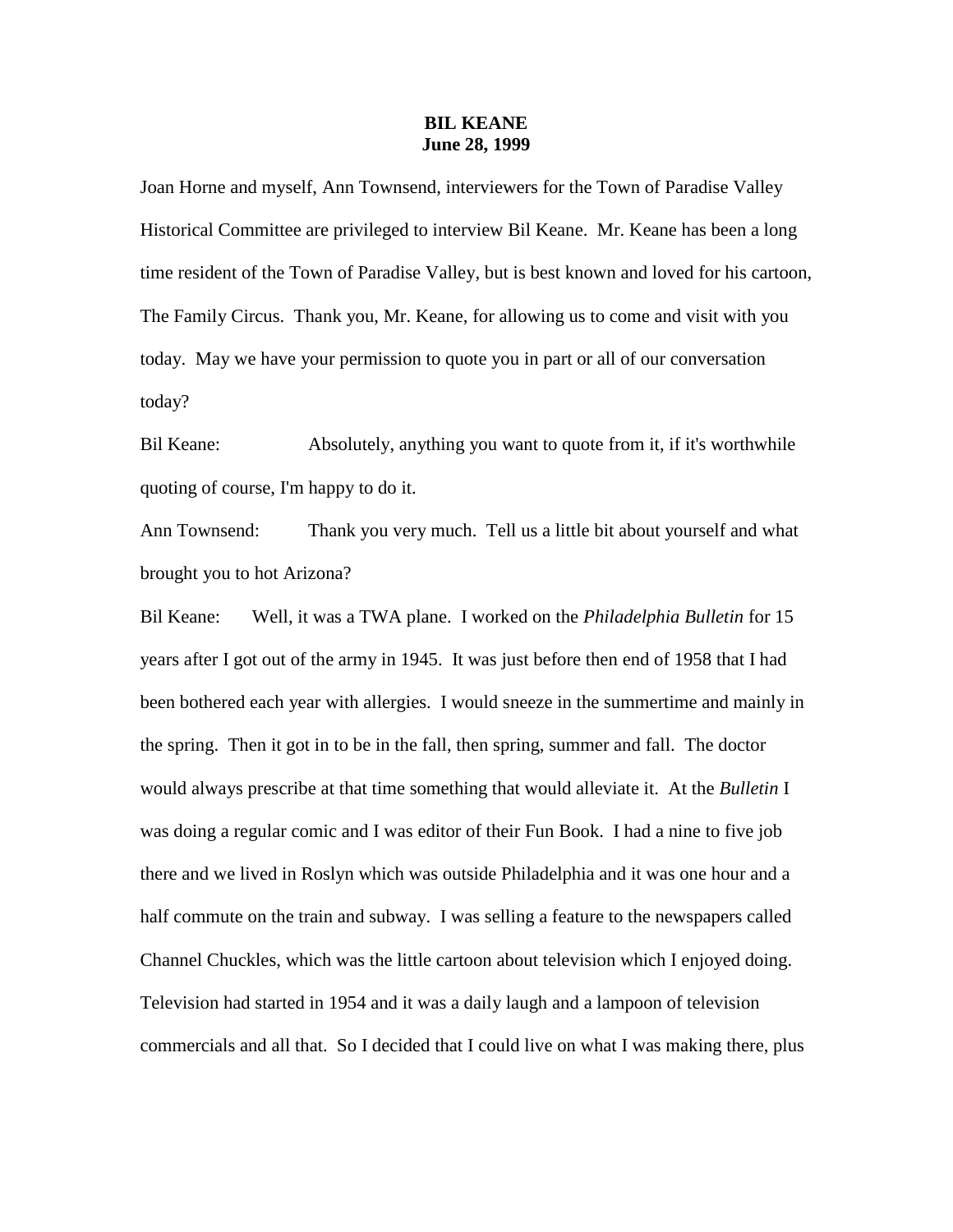I was selling magazine cartoons to the Saturday Evening Post, Colliers and Look magazine. All the magazines that have folded are the ones I did cartoons for.

Ann Townsend: Well it's not because you did cartoons for them. They didn't keep up with the times.

Bil Keane: It was a good income that I could give up my nine to five job so I could work at home. We bought a piece of property out in Buck's County, near Sellersville. It was 20 acres of meadowland. We had a house designed for there and we were getting bids on having the house built when I had the usual sneezing. I was talking to the doctor about it and he said, "You're a damn fool. If you're going to work at home and you're building a house, why don't you build your house where there is less pollen in the air that you're allergic to. And I said, "Where?" He said, "Arizona (that's the first state he mentioned), Colorado, New Mexico, some places in southern California. You ought to take a look at them before you build the house." I said, "Okay." At the *Bulletin* we had a subscription to Arizona Highways magazine that would come in each month in the Art Department. I remember seeing these gorgeous pictures of Arizona. There was one issue that was about Phoenix, Arizona. They had pictures of Central Avenue. I think at that time Westward Ho was the tallest building. It just seemed to be so pretty and nice. It quoted the U.S. Weather Department that said, "The clearest, sunniest, driest resort in America is Phoenix, Arizona." Well, that's an unbiased opinion. I came home from the doctor's that evening and said to Thel, "What would you think about moving to Arizona." She said, "It's all right with me." She's from Australia. I had gone down there in 1948, having met her during World War II. Three years after I got home, I went down and married her and brought her back to America. We had our five children back there in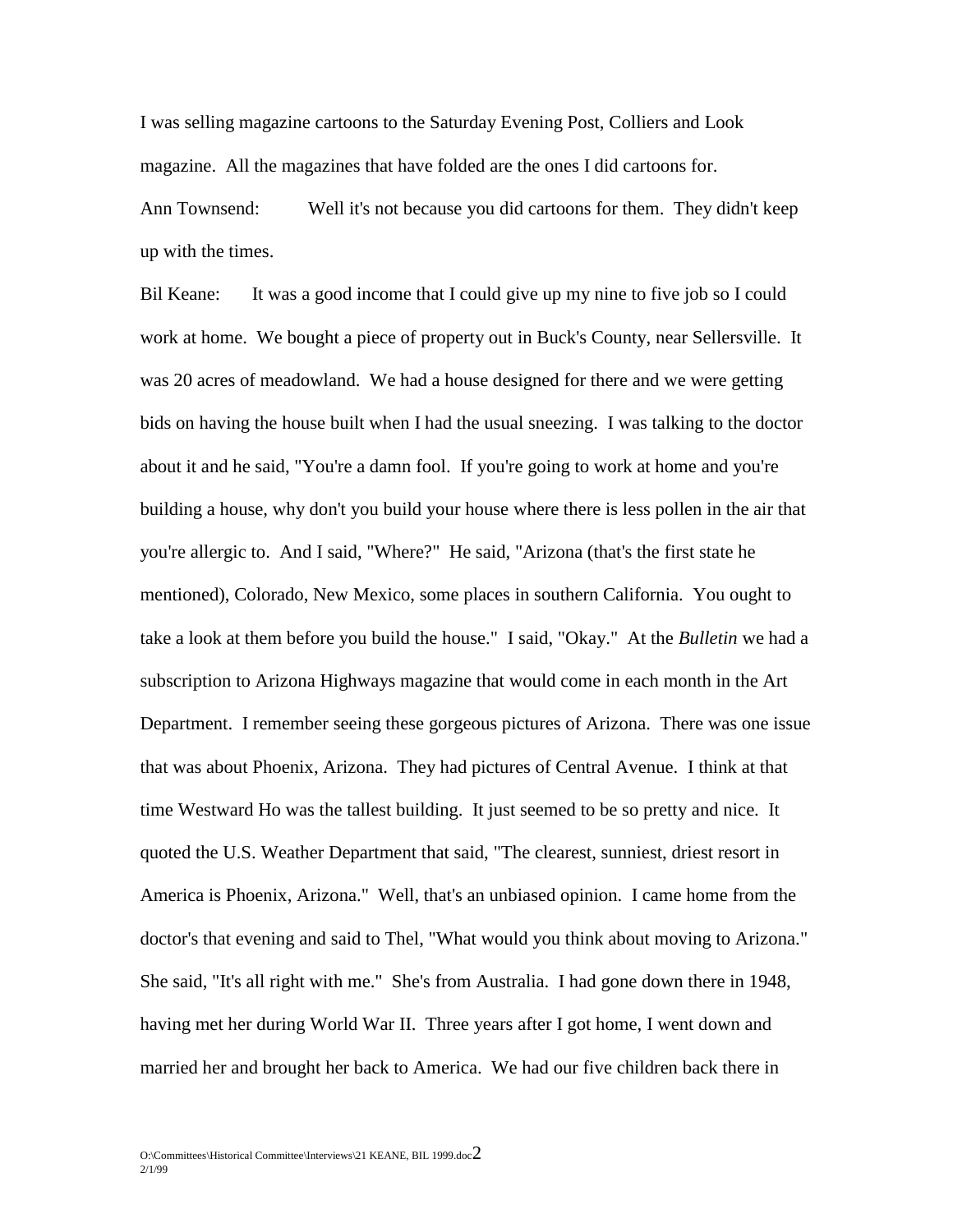Pennsylvania. She didn't really have any ties with my family. Moving out here was a little closer to home to her, moving out west. She said, "Why don't you go and take a look." I came out on a Friday night; it was a Halloween weekend. I went down to the *Arizona Republic* while I was here and talked with Orion Fifer, who was the managing editor of the paper at the time. He was running Channel Chuckles in there. That was always my thing. If I was going to live in any city, my cartoons had to be in that paper. I got a room at the Safari Hotel, which was the only hotel in Scottsdale. Thel came out on Sunday night. She stayed to take the kids around on Halloween night. We had a babysitter stay with the kids. The Republic did a feature story with a headline that said, "Syndicated Cartoonist House Hunting Here." Well you can imagine every real estate person in the area found out where we were staying and the Safari Hotel switchboard lit up like a Christmas tree. Don't do anything until I show you what we have. Everybody had the perfect house for us. Of course, they were figuring syndicated cartoonist Mr. Moneybags, they would be able to sell a nice property. All we had was \$6,000 to put down on a house. There was one real estate outfit, Klevinger Realty, that didn't contact us. Yet they were running ads all over the Sunday paper at the *Republic*. I called them and told them what we were looking for. They were taking us out and showing us the resale houses where people were living in. My requirements were that I wanted a house that wasn't so much desert because it would be too much of a change from the green hills of Pennsylvania and trees and grass. Yet, I wanted it to be close to Scottsdale where the kids could go to school. I wanted to have children around so they could have somebody to play with because at that time our youngest was nine months old. The oldest was nine years old. This real estate guy, I still remember him well, his name was Lloyd Snook.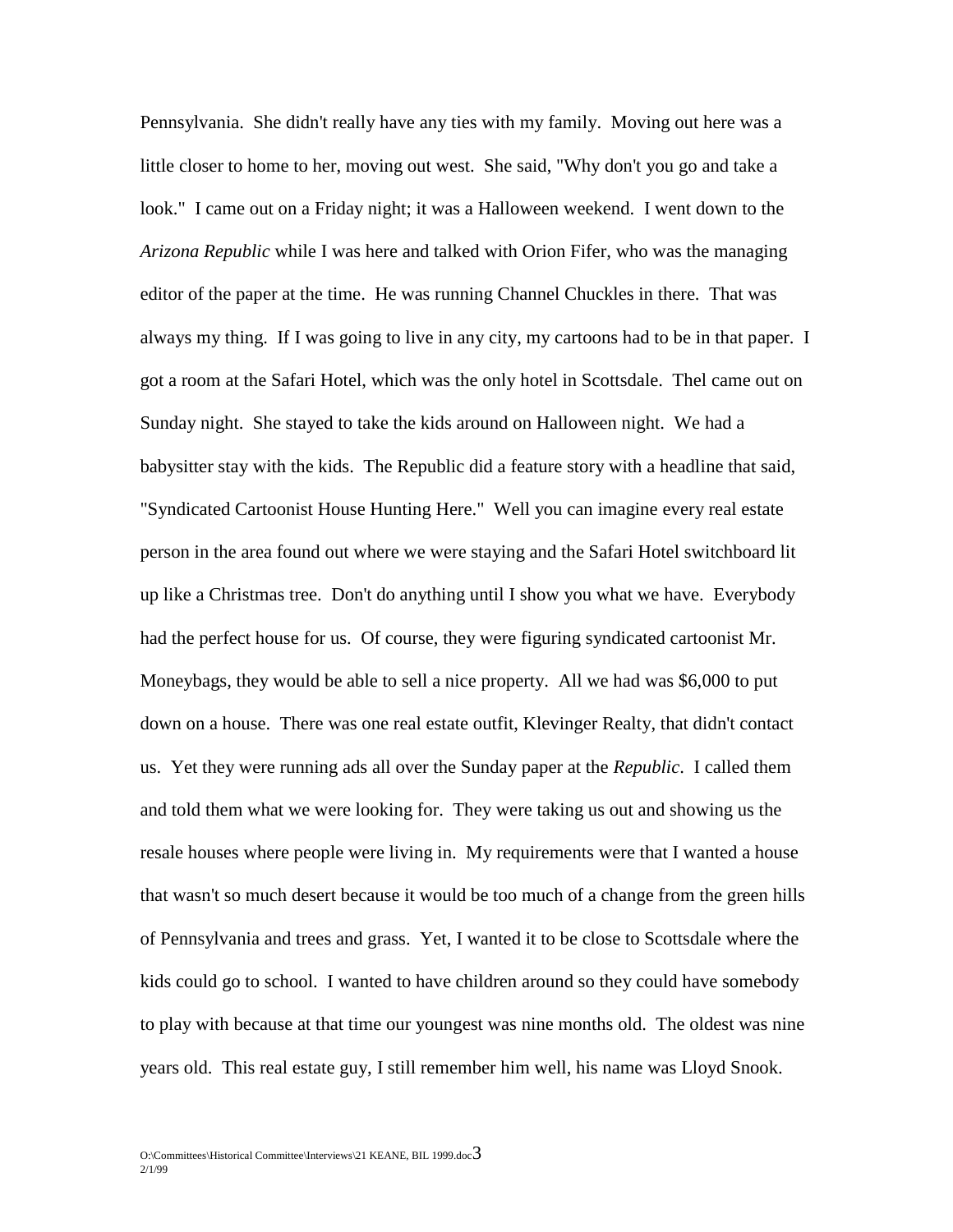He came out to the hotel, sat on the bed and showed us pictures of houses all in the area. Prior to him coming out, I called Reg Manning on the telephone. Reg Manning was a member of the National Cartoonist Society, of which I was a member. Reg was the editorial cartoonist on the *Republic*, a very respected editorial cartoonist throughout the Country. I asked him if we came to Phoenix, where should I look. He recommended the Scottsdale area, in the area of Camelback Mountain would probably be most comfortable. I didn't know whether south Phoenix was the place to look, west Phoenix or where. Finally, we decided that this was the area and that's the reason I went to the Safari Hotel. Lloyd Snook showed us these pictures. We told him that we wanted a house that would be in the \$25,000 range.

Ann Townsend: This was back in 1958?

Bil Keane: Yes, this was '58. He said okay. He showed us the pictures. He said if there's anything here you don't want to see, we won't take you. On the way out to see the houses that he was going show us, this one house had just been built. He said, "It's out of your range, but it's unique and it's at a neat location." He drove us out to a dirt road because all of the roads here were dirt, to Joshua Tree Lane. This house was sitting there and it had just been completed. Ross Shubak built it. He eventually built himself the round house that's up on the mountain. He had designed the house and built it. He had a price on it for \$42,500. We said, "We can't really afford it. How much would we have to put down." He said he could arrange for a second mortgage with Phoenix Title if we were interested in the house. The house itself was just nice, a very modern house and we were used to the early American style in Pennsylvania. We looked around the property and the one thing that Thel wanted was a lawn and a fence around it so the kids could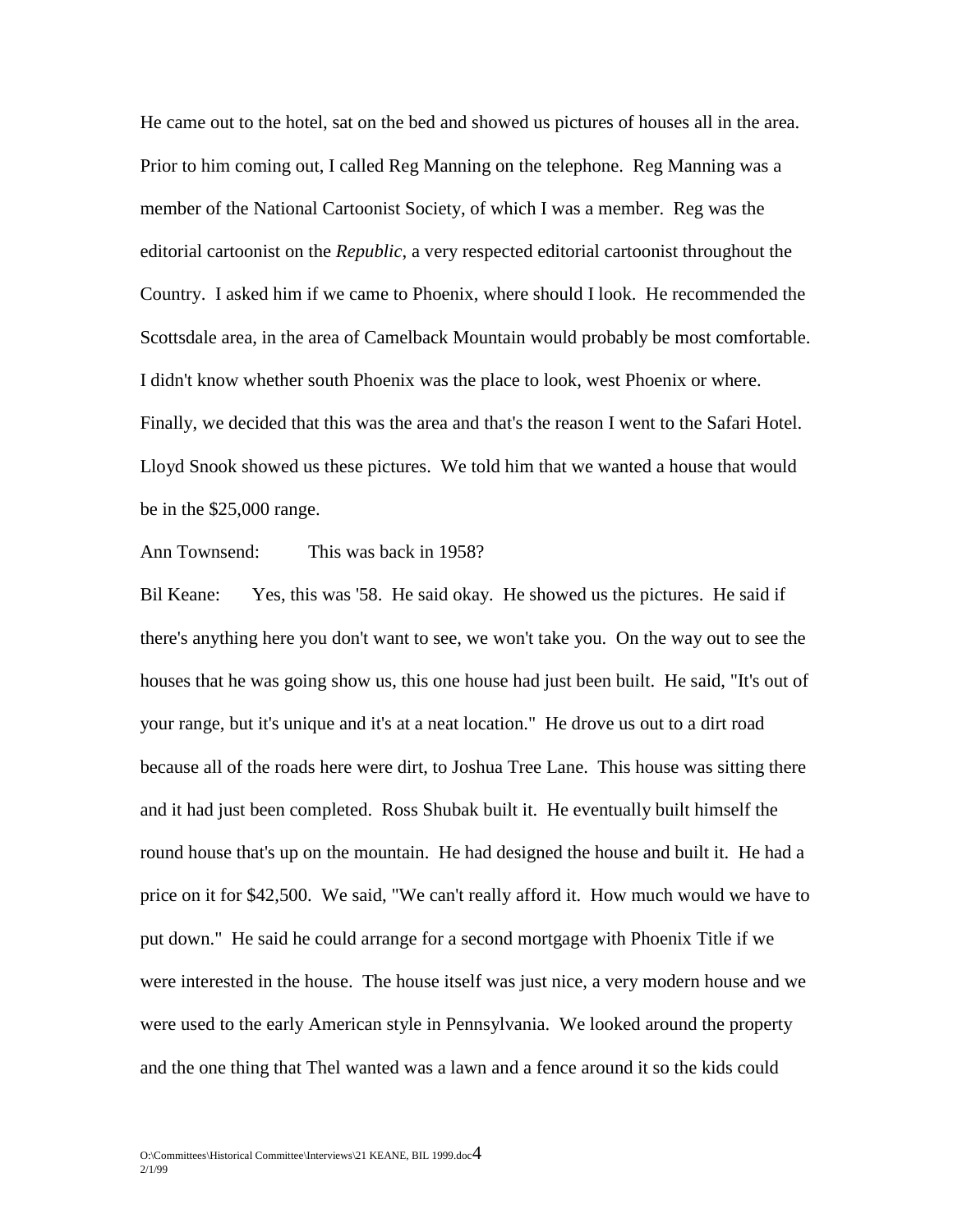have a place to play. I needed a place to work. He had a section in the other part of the house that was built for a maid's quarters, with a bathroom next to it. He said we could fix this up as a studio. I said I need a window because they only had one little window. He said we can take out the storage cabinet on the carport and put a big picture window in there. I said, "That would be great." He said he could do that. We offered him \$40,000 on the house if we could get the second mortgage. He accepted that and said it would be fine with him. By the next day, he had arranged for the mortgage. We went back over to the Safari Hotel that night and celebrated. We thought well here we are. We're going to buy a house. We signed the papers the next day and went over to Western Floor Covering in Mesa and had them come and measure to do the carpeting because the floor was concrete. We went to Barrow's Furniture and we ordered dining room, bedroom furniture and a couple of bunk beds for the kids. A few others things that were the bare necessity. We went back home, put the house up for sale, sold the house, sold the furniture, sold the car, sold everything but the kids. We loaded them on a plane between Christmas and New Year's over the holiday and came out here in January - January 4, 1959. The kids were all excited. They were looking for Indians or whatever it is Arizona was noted for. It was just great. We settled in. I quit my job at the *Bulletin*, but the managing editor of the paper, Warren Listler (sp?), who I think was one of the best managing editors in the business, said, "Bil, you're giving up a 15-year seniority at the paper. You have hospitalization, you have five little kids. You're moving out there just to freelance and do your Channel Chuckles?" He said, "I'll give you a leave of absence for a year and if after a year, you find that it's not what you want, you're job is here and you can come back. You won't lose any of your seniority." I thought that's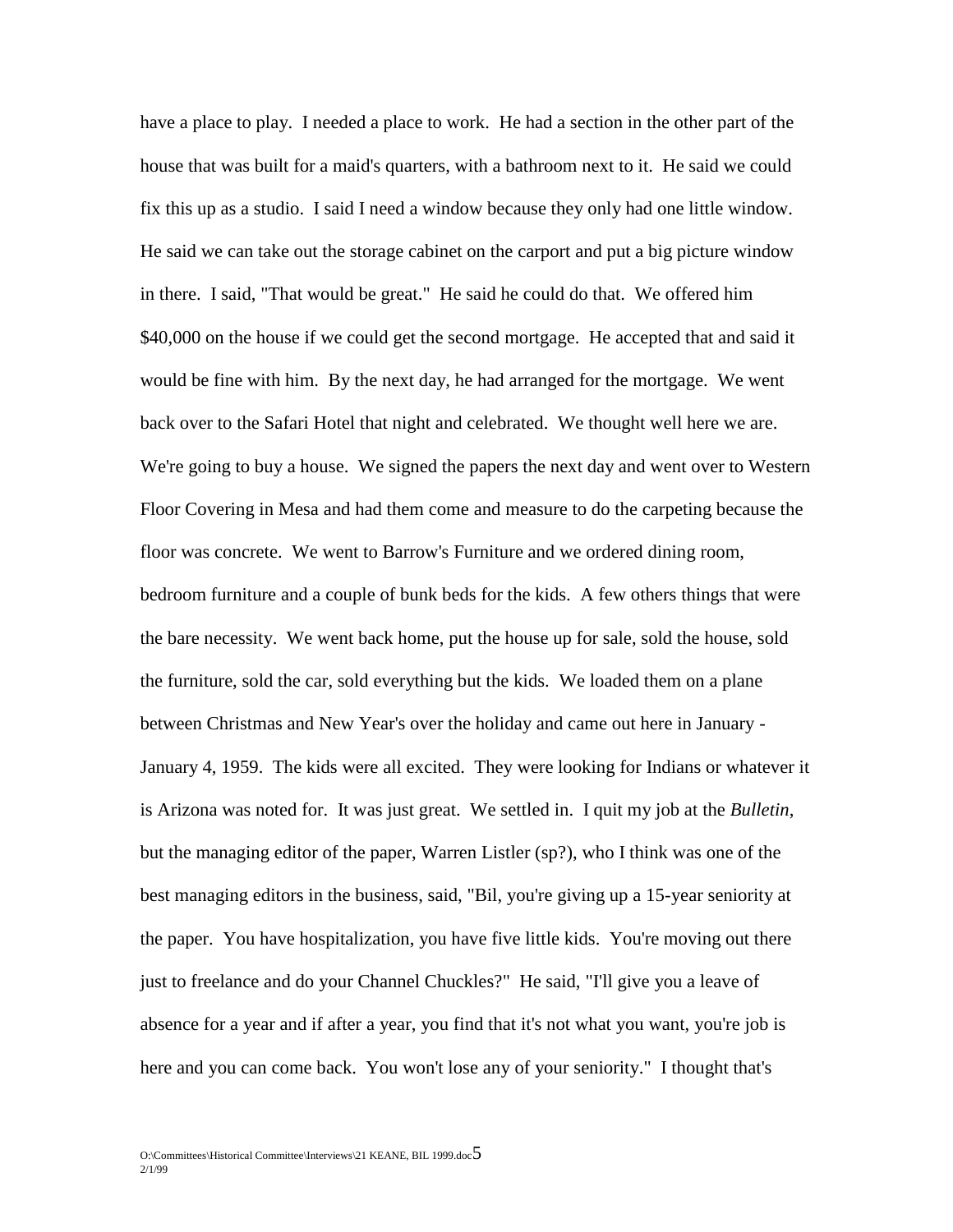great. I decided after six months here that I liked it and that I would stay. I started selling more and more cartoons to the magazines. I had a regular feature going in the Saturday Evening Post called "Unabridged Dictionary." They ran on the post scripts page every week. Most of the cartoons I was selling were about the kids and the family. So I thought if I could start another feature that would be syndicated in enough newspapers, I could supplement the income that I was getting on the freelance stuff. You're more sure of what kind of money you will have at the end of the month than freelancing because you never know what's going to sell. It's all speculation. I roughed out this idea of putting the thing in a circle and I called it, "The Family Circle." I had the daily cartoons in a circle and took it to the Syndicate, which was the Registered Tribune Syndicate in Des Moines. They were handling my Channel Chuckles. They said, "Yeah, this looks good." They took it out and sold it to 19 newspaper. It had a debut date of February 29, 1960. It started in those 19 newspapers. Now we're in well over 1,500 newspapers. It ran with the name "The Family Circle" for about six months before Family Circle magazine threatened to sue us because they said it was their title and they didn't want it to be used as the title of a newspaper cartoon. We could have fought it in court because I still think it was a public domain name. The Family Circle started in England in theaters and became known around the hearths at home as the family circle. But the easier thing to do is just to change the "le" to "us" and make it "The Family Circus" which we did. Actually, it's more indicative of the feature and what goes on in it. Ann Townsend: The Family Circus basically began in 1958 or '59? Bil Keane: It did in my mind. But it first appeared in the newspaper was in 1960 on February 29. We liked the area. It was what I'd originally said. It was out in the desert.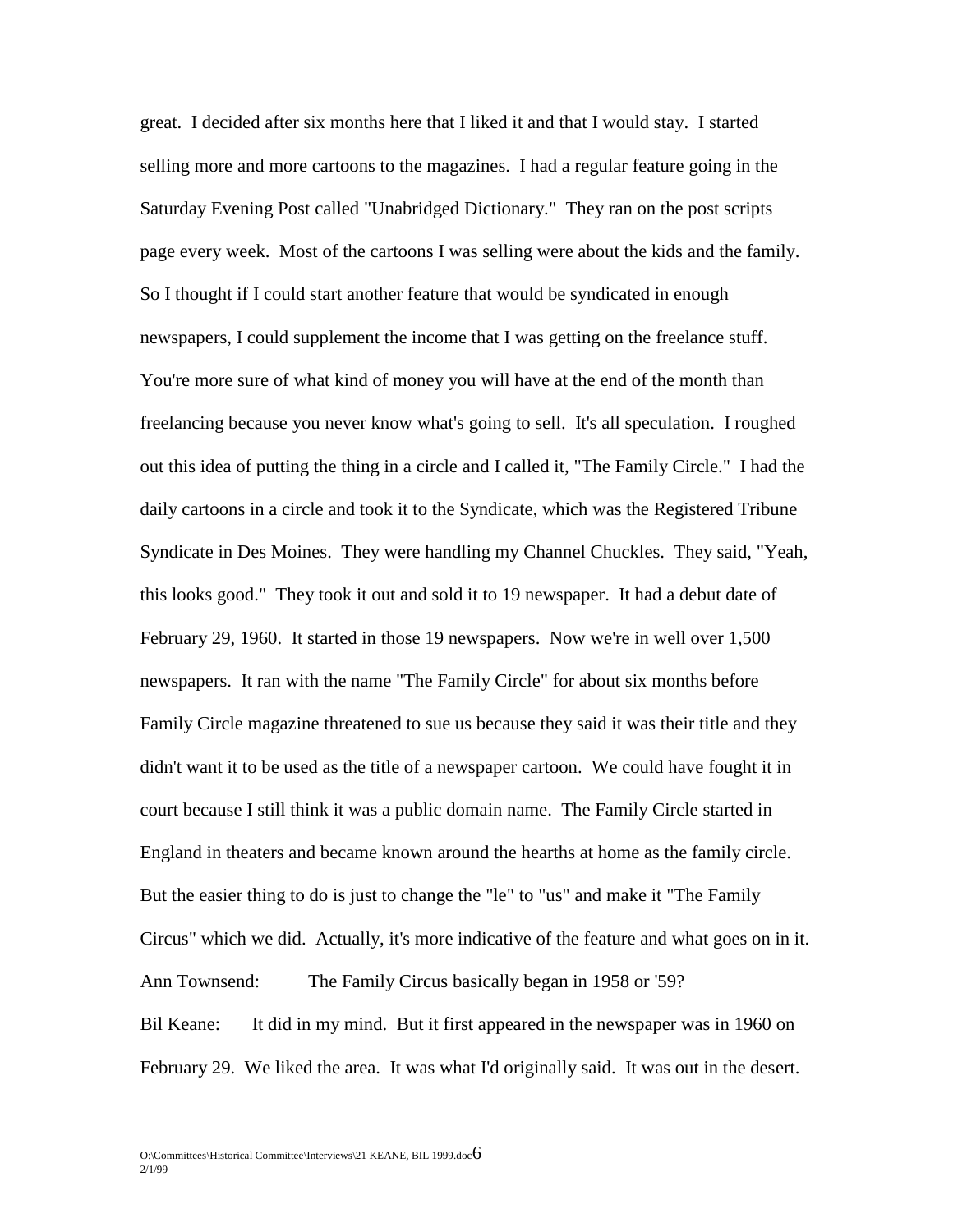It wasn't close to any other families that had little kids, although down on Cactus Wren the Cobbs were there. There were a couple of families around that had children. We managed to survive the first summer here. It was an eye opener with the heat. But we loved it. We didn't have a pool at the time. There was a house built next door and they had a pool. They were people from New York that only used it during the winter. They said, "You're welcome to use the pool." The summer afternoons, I would walk the kids over to the pool at the Heinemann's house. Each year, we would take a vacation and drive to different places with the kids in the car. Five kids in the station wagon and we go for about six weeks. I would work ahead and get ahead on my Family Circus. Channel Chuckles I would do en route because it was sort of topical. We would stop in a city or town, wherever we were, get a motel. I would go in and draw cartoons. One day, Thel would take the kids out shopping or site sighting and I would draw cartoons, mail them in to the Syndicate and I would be done for a week. Then we would drive on to other places. We'd go up to the northwest, up to Wyoming, up into Canada and over into Vancouver, and down the coast to San Francisco. Another time we went cross country to see the mid-western states. Another time we flew to New York City, rented a car and drove down to Philadelphia.

Ann Townsend: When you got back there, you didn't miss it after you saw it? Bil Keane: No, especially once in a while we would go back for a family christening or something, I'd walk down Market Street in Philadelphia in February with the wind blowing. Then I would remember why it was that I moved to Arizona. The Town of Paradise, of course, wasn't in existence at that time. As it came about, I was just a young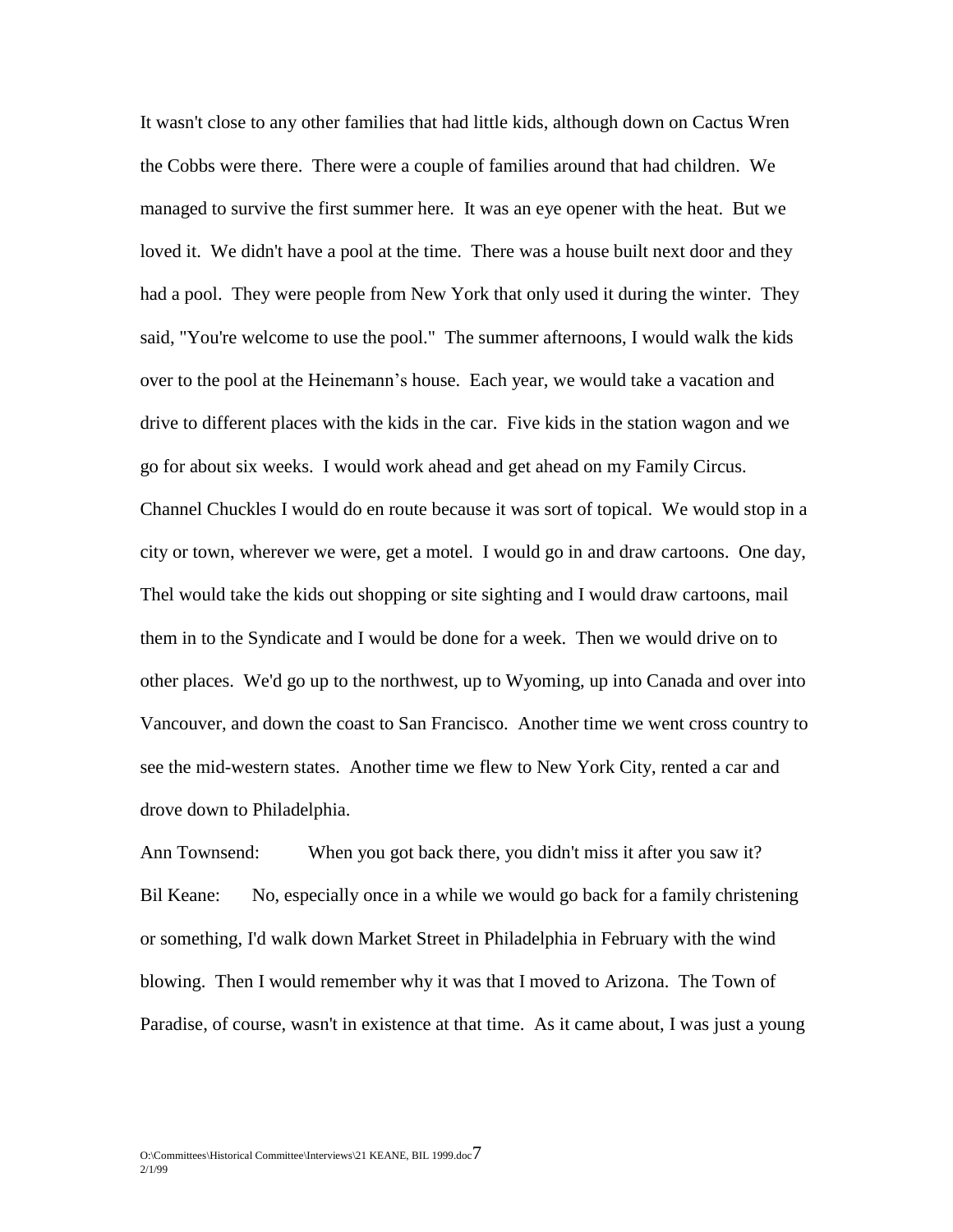guy here and I didn't know any of the people that were locally here. They did come around with a petition for a signature, explaining what they were doing.

## Ann Townsend: To incorporate?

Bil Keane: Yeah. I was really ignorant of anything that even smacked at a civil action, but they explained how they needed so many people to sign the petition in order to have the County incorporate a Town. I said, "Sure, that sounds great." Smartest thing that we ever did, I think, because now we have a real oasis and it's so close in to the Scottsdale and Phoenix area and yet we're just a quiet little Town. Having that acre zoning made it a bedroom community with no commercial properties. That was the saving factors. I remember the time they were talking about putting a restaurant at the top of Camelback Mountain.

Joan Horne: I heard something about that along the way.

Bil Keane: Yeah. It's so stupid. Well, it's not stupid, you know commercial people they figured it's a great thing on top of the camel. They were going to have one of those tramways that would go up there. You could go up and have dinner and see all around Phoenix, to the Four Peaks. That's when they decided to incorporate to protect themselves. They had some kind of a trust fund where they donated the land, which we are doing now for Mummy Mountain and I'm one of the Trustees. There are five of us that are having the people who own the land, to donate the land at the top of Mummy Mountain to preserve it. We're about two thirds way there now.

Ann Townsend: That very good.

Joan Horne: That's wonderful. It wasn't that close a couple of year's back.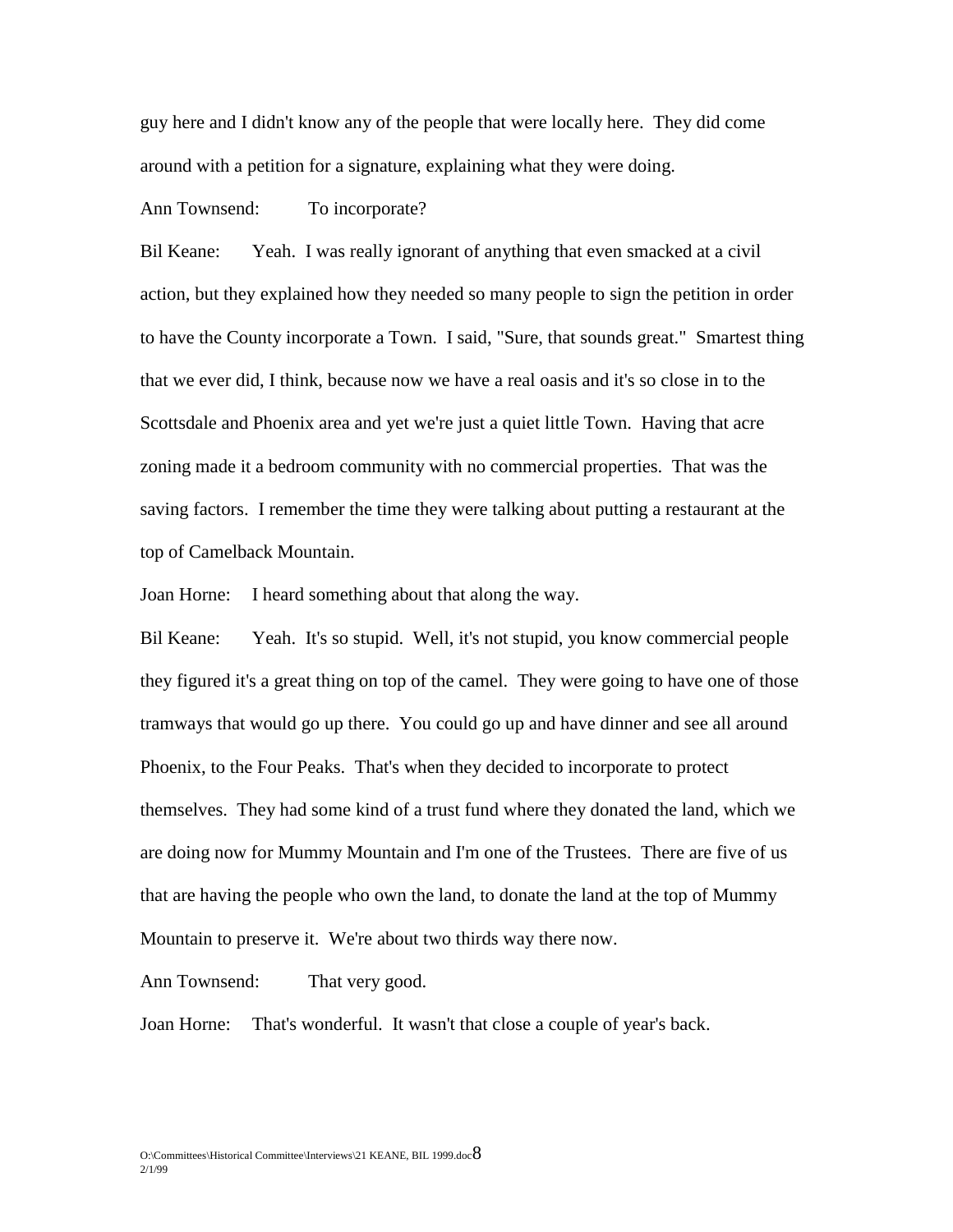Bil Keane: No. David Hann, Bob Plenge, Purd Thomas, Bennett Dorrance and me. There's five of us. These guys are all very active. Yeah, the trustees of the Mummy Mountain Preserve Trust are Bob Plenge, Bennett Dorrance, David Hann, Purdom Thomas and myself. Right now, in fact, I just sent out letters to a lot of people that are in Paradise Valley that are known people, such as Joe Garagiola, Hugh Downs and Bill Bombeck.

Ann Townsend: Hugh Downs lives in Paradise Valley now?

Bil Keane: He's not in Paradise Valley, but he's in the vicinity. He's in Scottsdale. Ann Townsend: Oh, I didn't realize that. He's moved from Carefree.

Joan Horne: I knew that he moved, but I thought it was Scottsdale.

Bil Keane: Yeah. People like Max Hechler, Joe Miller, and people who have been here for a long while and are right in the shadow of Mummy Mountain. What I'm trying to do is I asked them for a quote about why we should preserve the top of the mountain? Why it was important to keep it in its natural state and not let it be encroached upon? I was out of town and just got back two weeks ago when they sent out the letters to a number of people. Now I'm starting to get phone calls from them. I've got Philip Curtis, the artist; he sent me a neat quote. He's not too well right now. He said, "Desert and mountain and imagery play major roles in my paintings. I have painted each day for more than 50 years in my studio on Cattletrack, with a view across a piece of open desert and on up Mummy Mountain. Please let the top of Mummy Mountain continue to draw your eye without the visual clutter of houses." You know, that type of thing from each of the people. I also asked Bill Heywood who is a good friend, and Pat McMahon. People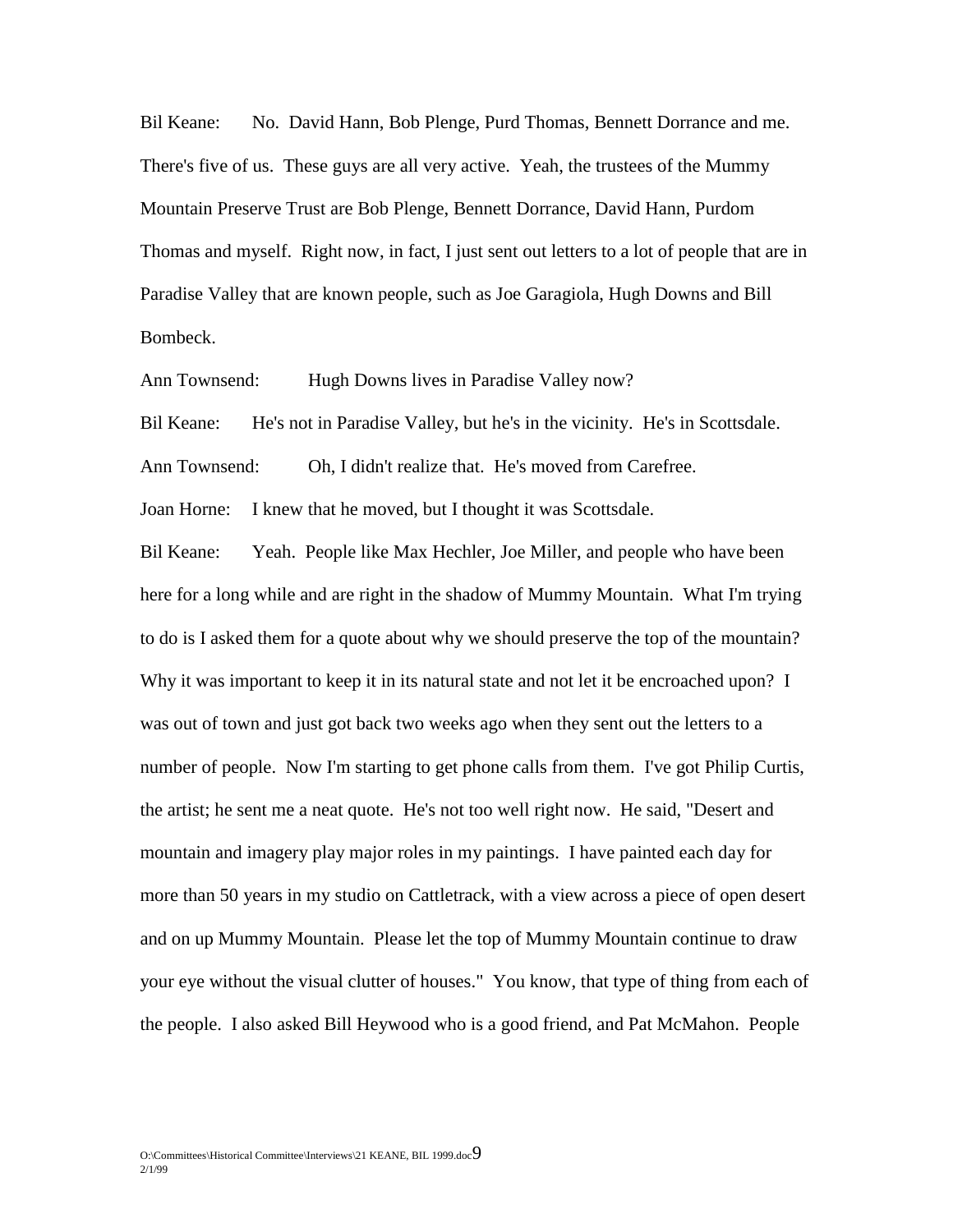who are known in the Valley. Frank Cush, he comes out here and plays tennis. Anybody that could have a comment. Then we'll have a newspaper story done.

Ann Townsend: And quoting those persons?

Bil Keane: Yes, and smattering in the quotes will make it a more interesting and attract interest. I'll be doing a cartoon of some kind, or a photo will be made. Something that will make it more interesting. Then what we have to do is start calling on the people who own the properties that we're still trying to get. When they make a donation, it's a write- off for them on the taxes for the amount of area that they are donating. That's one of those things that you squeeze in addition to all of the stuff that I do because The Family Circus takes so much of my time. I base the material on a lot of the things that happened to us while our kids were growing.

Ann Townsend: Did you keep a diary then?

Bil Keane: Little slips of paper. As the kids were growing, I'd jot down anything that looked like an idea that I could use in a cartoon. For the most part, I had them there and I hardly ever had to go in to use them. Daddy's watching a football game on television, there's Sam the dog has his leash, and Jeffy's saying, "Daddy, Sam's trying to tell you something." That's the type of stuff. Daddy's standing on the scale, and Jeffy's saying, "Will you weigh my feet next, Daddy." Billy is looking at a book about Native Americans, and Billy's saying, "Those poor little Indian kids. For their allowance, all they got was wampum." These are just the gist, or a nucleus of an idea. I get so much mail from the readers. The Syndicate estimates that The Family Circus is read every day by 100 million people.

Ann Townsend: I'm one of them.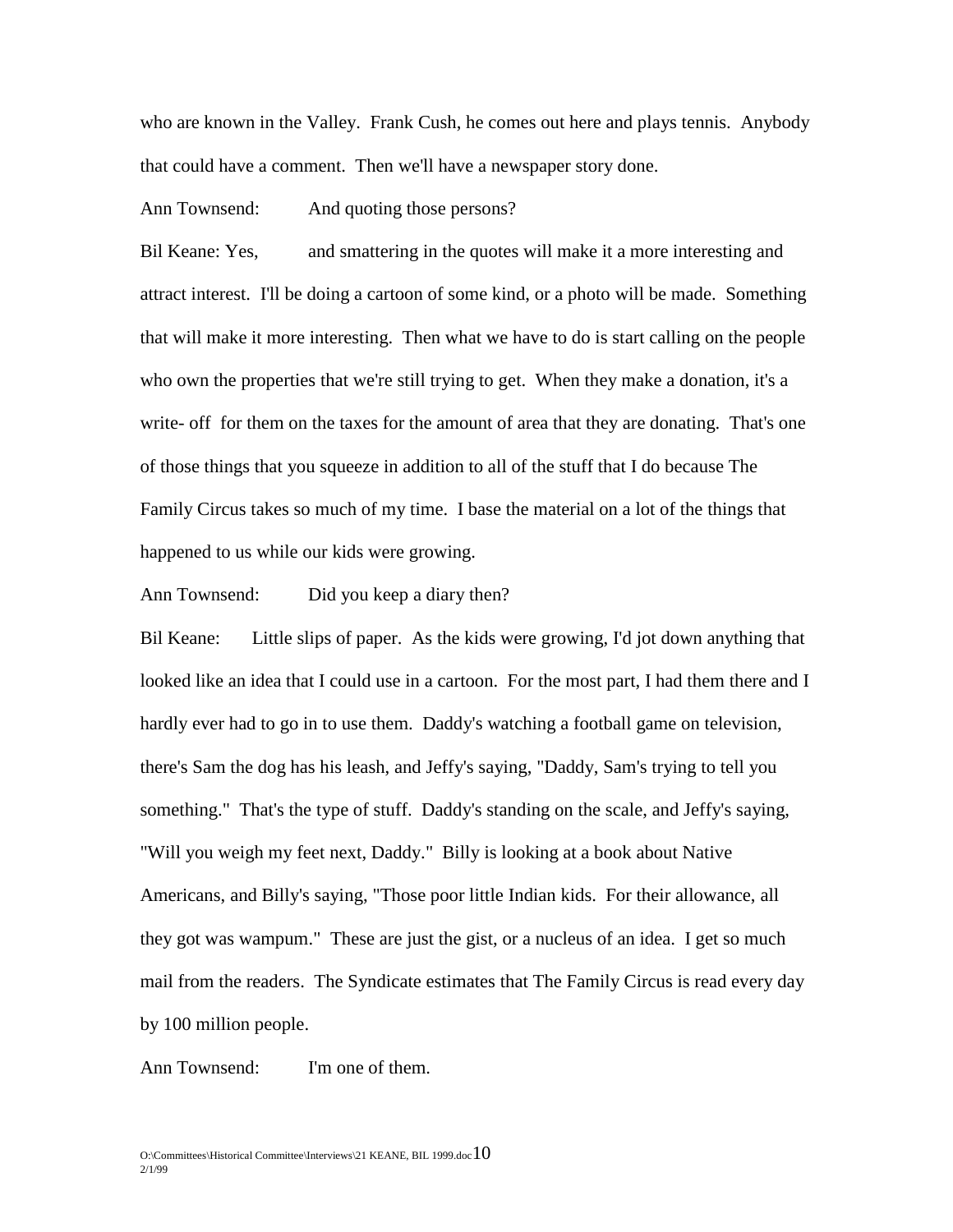Joan Horne: And I'm one of them, too.

Bil Keane: Well good, 100 million and two. I fully believe that the cartoon does touch a lot of lives. The mail is just tremendous.

Ann Townsend: They send you ideas of what had happened in their family? Bil Keane: They do. That's the plus side of the mail. People say here's something that you might be able to use in a cartoon. In fact, I think I just answered someone. Most of them are like, "We love your Family Circus, read it every day and always wondered where you get such clever sayings. Now I know where you got the one about a piece of cheese." I did a cartoon where Dolly is saying to Mommy while she's making a sandwich, "I'll have cheese on mine." And Jeffy's saying, "Mommy, I'll just have one chee." This lady says, "Our oldest son Michael who will be celebrating his 50th birthday on June 17 asked me for a piece of chee when he was almost about three years old. That was 47 years ago." A lot of the mail comes from the grandparents, and older people that have more time to write, I guess. Some of the things they suggest are usable. At least, if it rings a bell to me. If it's something that happened in our family, I'll draw it into a cartoon.

Ann Townsend: I just have to interrupt you and ask you how do you manage all these years to keep the beautiful innocence of the children? It's not an innocent world even for children anymore.

Bil Keane: You're right, Ann. I'm drawing what I remember of our kids when they were growing up. Of course, our family was just a typical American family. It was her (Thel's) philosophy really that has made the Family Circus. She's a warm, loving person and the kids all just reveled around her for anything. She's always willing to do things. I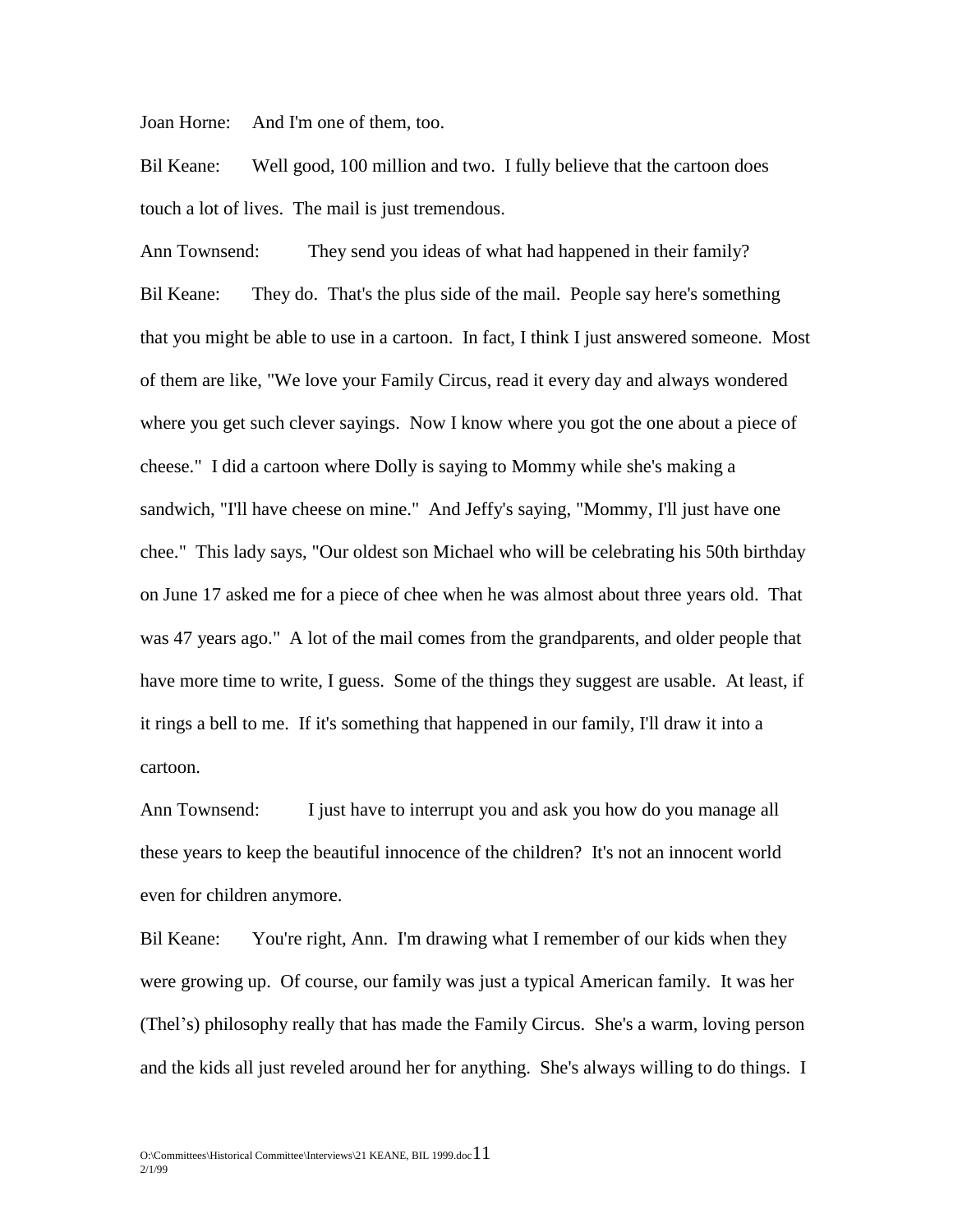get a lot of mail commenting on the fact that I show the family and show the kids saying their prayers, or show them coming out of church, or referring to God. You have granddad sitting on a cloud looking down from heaven at his grandchildren on earth. Every time I do one of those cartoons, I hear from people, mainly people who have recently experienced a death in the family and they don't know how to explain to little kids where their grandfather went or Uncle Charlie or whoever it was that died. They thank me for giving them something where the kids can understand. It's graphically done in the comic pages of things, and they appreciate it. They say, "Thank you so much for giving us this." Believe it or not, when I first started doing the cartoon in the '60s, and I would mention God in a caption like when Dolly was looking out the window in the morning and the snow is all over the ground saying, "God put topping on everything," which is an innocent child remark. I would hear from some of the very strict religious groups saying, "How dare you mention God's name in a comic, in a cartoon. You know it's almost blasphemous."

Ann Townsend: Not what she said.

Bil Keane: No. But the thing is today the pendulum has swung to where those same people write and thank you profusely for adding a little spiritualism to the comic pages. Ann Townsend: It rounds out the family.

Bil Keane: Yeah. My explanation to anybody who ever complained is that I'm just drawing on my own family life and religion was always a part of our family. It doesn't rule the roost, but I think any child growing up today needs some kind of moral guidance and the place to get it is in the home. You can get a certain amount of it at a church or synagogue [that's support]. That's it. I was one of the first cartoonists to do that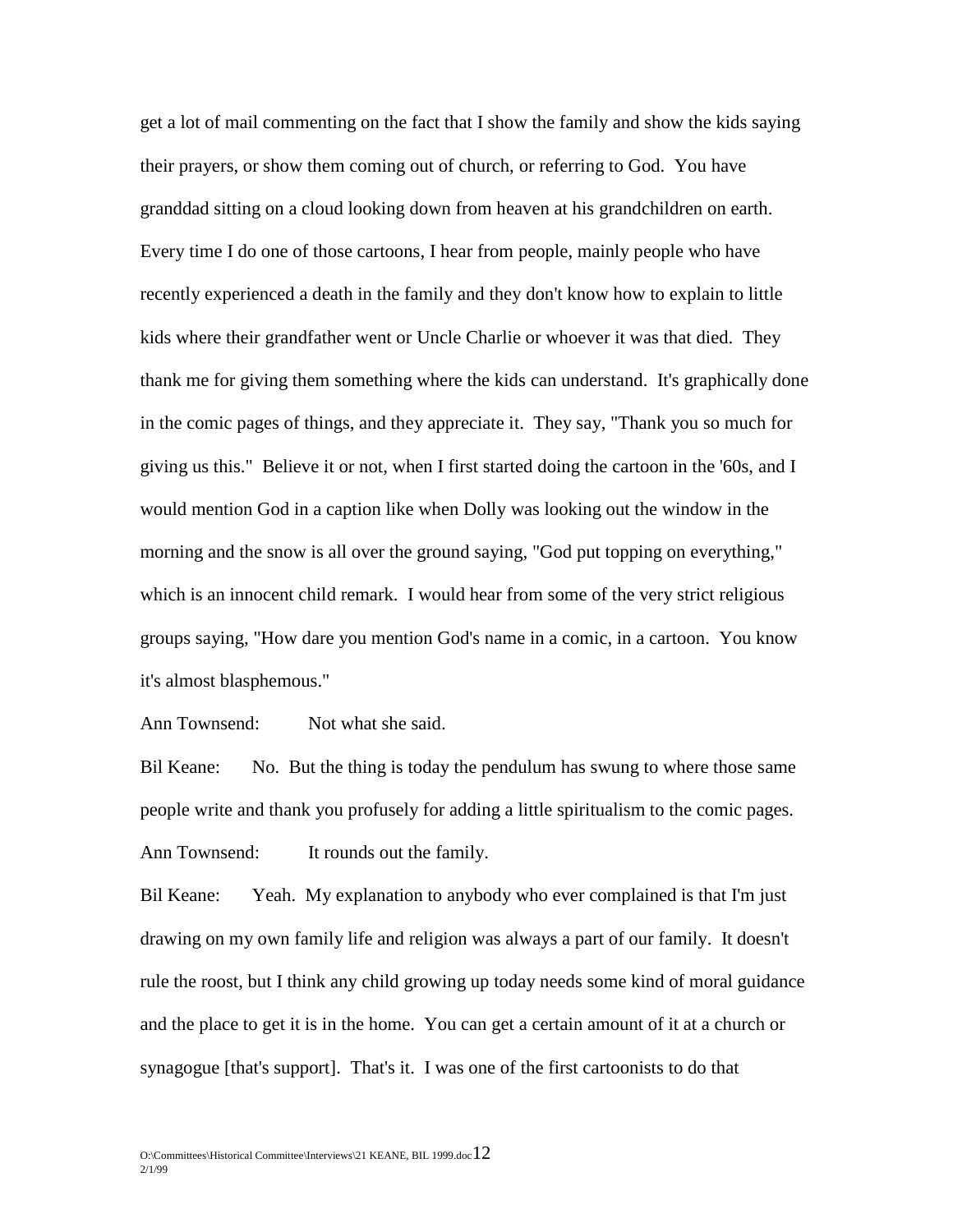transgress the line of hard commentary about politics or social things, to do a soft approach to family life. I did one cartoon back in 1969 showing Jeffy walking into the living room late at night in his pajamas. Mommy and Daddy are watching television and Jeffy says, "I don't feel so good. I think I need a hug." I got so much response from people that I realized that the cartoon didn't have to be funny to be enjoyed by people. There are other emotions than laughter. Emotions are shown by a tear in the eye, or a tug at the heart, or a lump in the throat. That's something that I felt a license to do a cartoon that doesn't necessarily have to be funny, just typical.

Ann Townsend: You've added a wonderful dimension to cartooning.

Bil Keane: That's it, and people identify with what's going on, which is the secret ingredient, the identity that people have with the cartoon. They recognize the same thing having happened in their homes, or is happening, or will happen next week.

Ann Townsend: That's one of the things that makes me sad, knowing that some children can't even relate. Your cartoon of The Family Circus to me is sort of a measuring stick for us to look back and see what our society has lost or at least some families aren't living like The Family Circus.

Bil Keane: That's true. It's become more as you say "a measuring stick." It's an icon that people look at. Consequently, any time that other cartoonists want to do a little lampoon, the TV shows, the script writers, that they want to have something that they consider typically a warm, loving family, American home, apple pie, motherhood, they use The Family Circus.

Ann Townsend: How do you feel about that?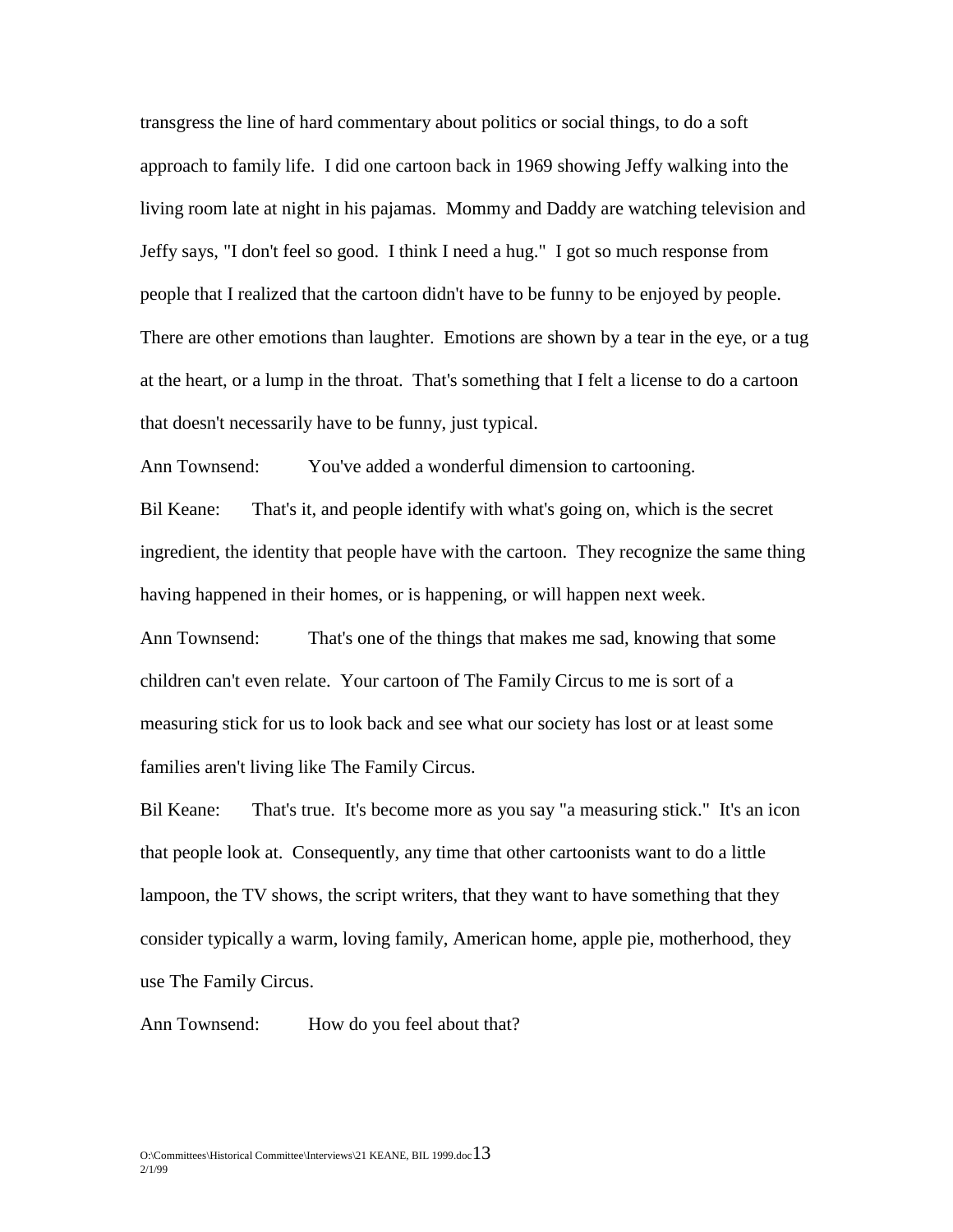Bil Keane: That's fine. To me it's flattering because of all the comics that are appearing in the newspaper, they could pick any one from Blondie to Dennis the Menace. But they always do Family Circus because it typifies what is warm and loving. I was drawing the guardian angels with the kids 20 years ago before Touched by Angel (t.v. sitcom) was ever popular. I concentrated on family values before Dan Quayle thought of it. It is to me a gratifying thing to know that what I'm doing is touching as many lives as it does and has an appeal that still gives The Family Circus the number one, number two spot in readership surveys. For a 40 year old feature (this will be 40 next year, 2000) it is a very flattering thing to know that there are that number of people reading Family Circus, because some cartoons appeal to an isolated group. The comic strip "Cathy" appeals to usually single working women because cartoons are about the workplace. The girl Cathy in the script is just like Cathy Guisewite who writes it. The comics all have an appeal. Doonsbury, people like the cynical political commentary and that's the reason they read it. Whereas Family Circus appeals to every age. Kids love it. I've over 14 million paperback books in print and most of those have been bought by kids between the ages of 14 and 17.

Ann Townsend: I know one other kid that's older than 14, my husband. He collects humor. He has Daumier, Hogarth, and the like, and he also has a huge collection of your books.

Bil Keane: That's nice. I actually like the books because to me they're a more permanent collection. The newspaper goes out with the trash or is recycled or is used in the bottom of a birdcage or whatever. The books stay on a shelf through generations. I get mail from the librarians across the country who say they can't keep my books in the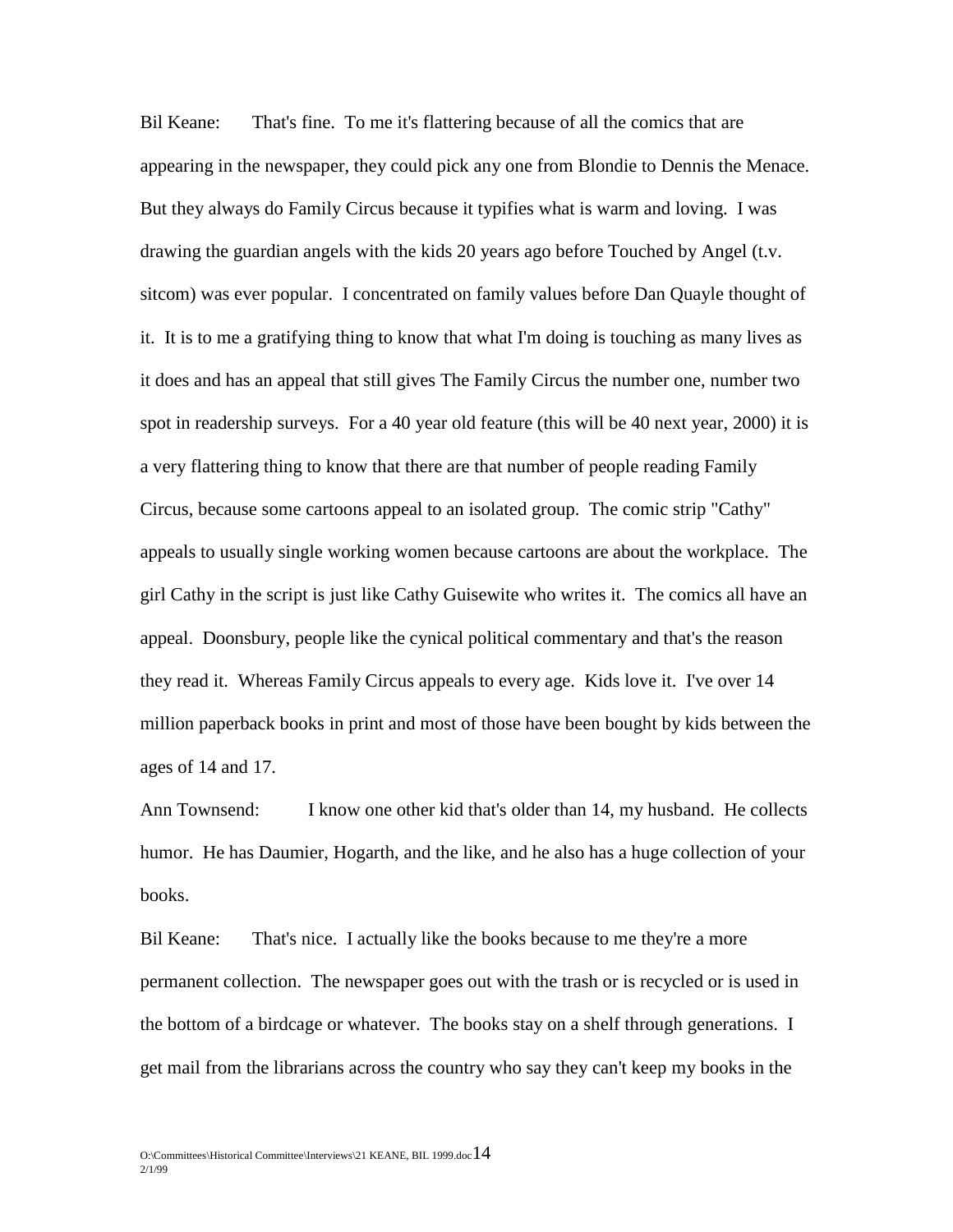library and they're dog eared. The Fawcett people have stopped issuing new books because the price on the book is not enough to warrant booksellers to use the space on the shelf. When I first started, they were something like 40 cents. Now they're \$4.95 or something like that. That's still low when they could use the same shelf space for a book that might sell for \$9 or \$10.

Ann Townsend: That's a shame. It isn't the cost of the book; it's what is between the leaves.

Joan Horne: That should not be the measure of what to put on a shelf. It's what appeals to the audience. In fact, I'm sure a lot of people don't want to spend \$9 or \$10 on a book. This one would probably be worth it because you'd want to keep it.

Bil Keane: The other ones, you'd buy it and it's gone off the shelf at the higher price. The book dealers think about the bottom line is the reason they are in business. They were having a tough job putting it into the bookstores. Waldenbooks and B. Dalton and all those bookstores do buying for the whole chain and they know that the bottom line is going to be higher if they don't include the smaller book collection. I just had a book put out by Guidepost. This is the best book I've ever had. It's 200 cartoons that have been most requested through the years by readers.

Ann Townsend: I just bought that one for my husband for Father's Day at King's House Book Store.

Joan Horne: Where's that?

Bil Keane: At King's House. That's the only Christian bookstore in Scottsdale on Second Street.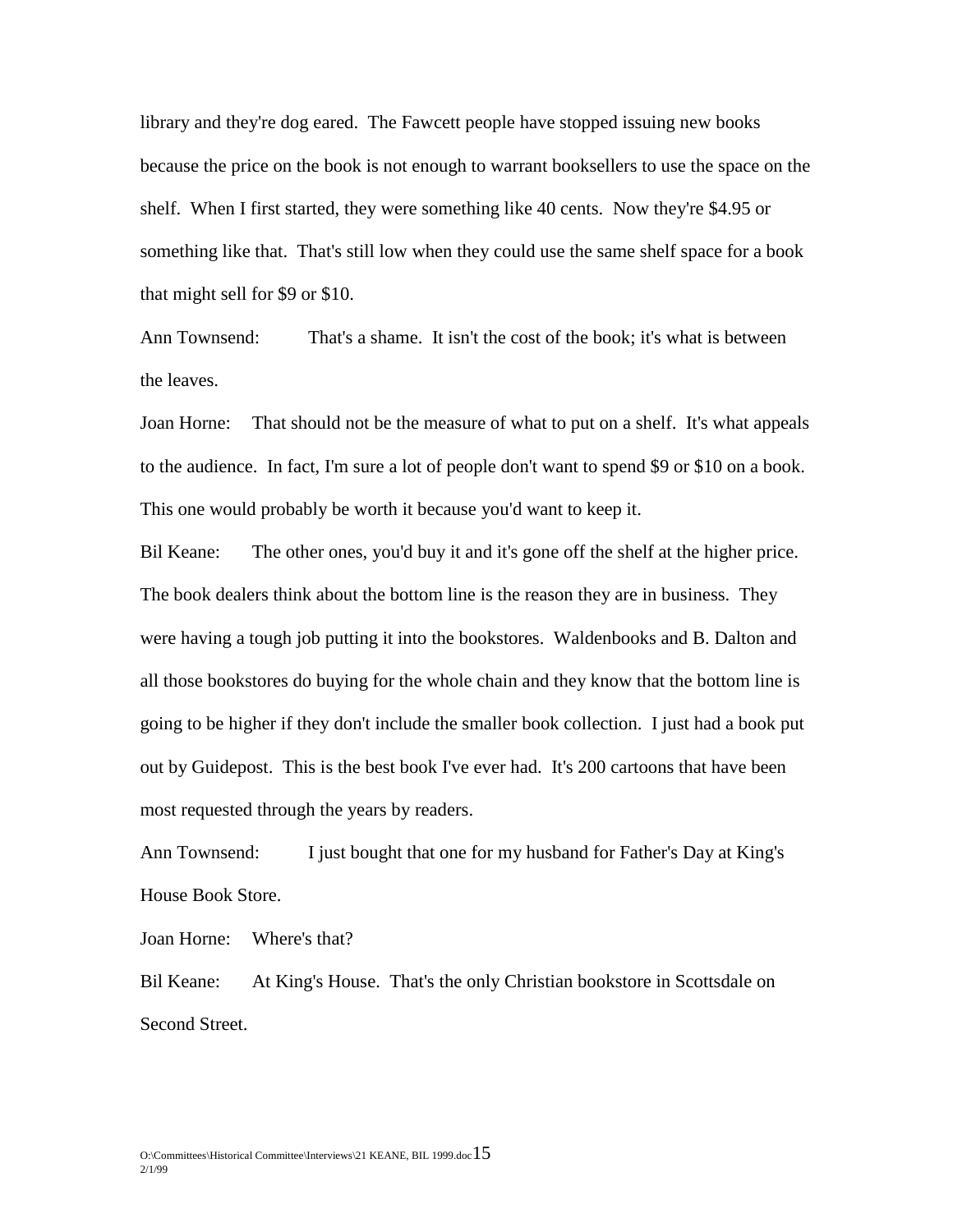Ann Townsend: Second Street, just east of Goldwater Boulevard, on the south side of the road. It's a religious bookstore.

Bil Keane: This book was released on October 23. The Guidepost people sent a mailing to all of their subscribers. They have about  $1-1/2$  million subscribers. So far, they've sold about 75,000 which is a good amount of books for a book like that. They sell it for \$17. This book is a good example of the type of thing that people remember The Family Circus for with all of the smattering of some of the religious cartoons, but not many. Mostly it's the warm family, loving, typical things that people identify with among which are the granddad cartoons.

Ann Townsend: The spirit of grandfather.

Bil Keane: Yeah. For the most part it's this type of things. You have an old abandoned one room school house and wonder whatever became of the poor little kids that had to go to school there. I drew them to show where they are today. I still get requests from some of these country schools around where they have the little one room school houses. They ask for a reprint of that cartoon. Requests come from various places. There's Jeffy saying, "Please don't let grandma be too lonely in that condo by herself and give my love to our grandfather who art in heaven." There's, "Where's Al, I have a message for him from his grandson, Jeffy. He had an errand to run and said he'd be back shortly." He's down there comforting his widow. That touches people. With 100 million people, there's always somebody who has just lost a close person. Joan Horne: I remembered that when I read it yesterday. I read it every day that I'm home. My daughter, whom you met some years ago, will call me up and say, "Have you seen The Family Circus today?"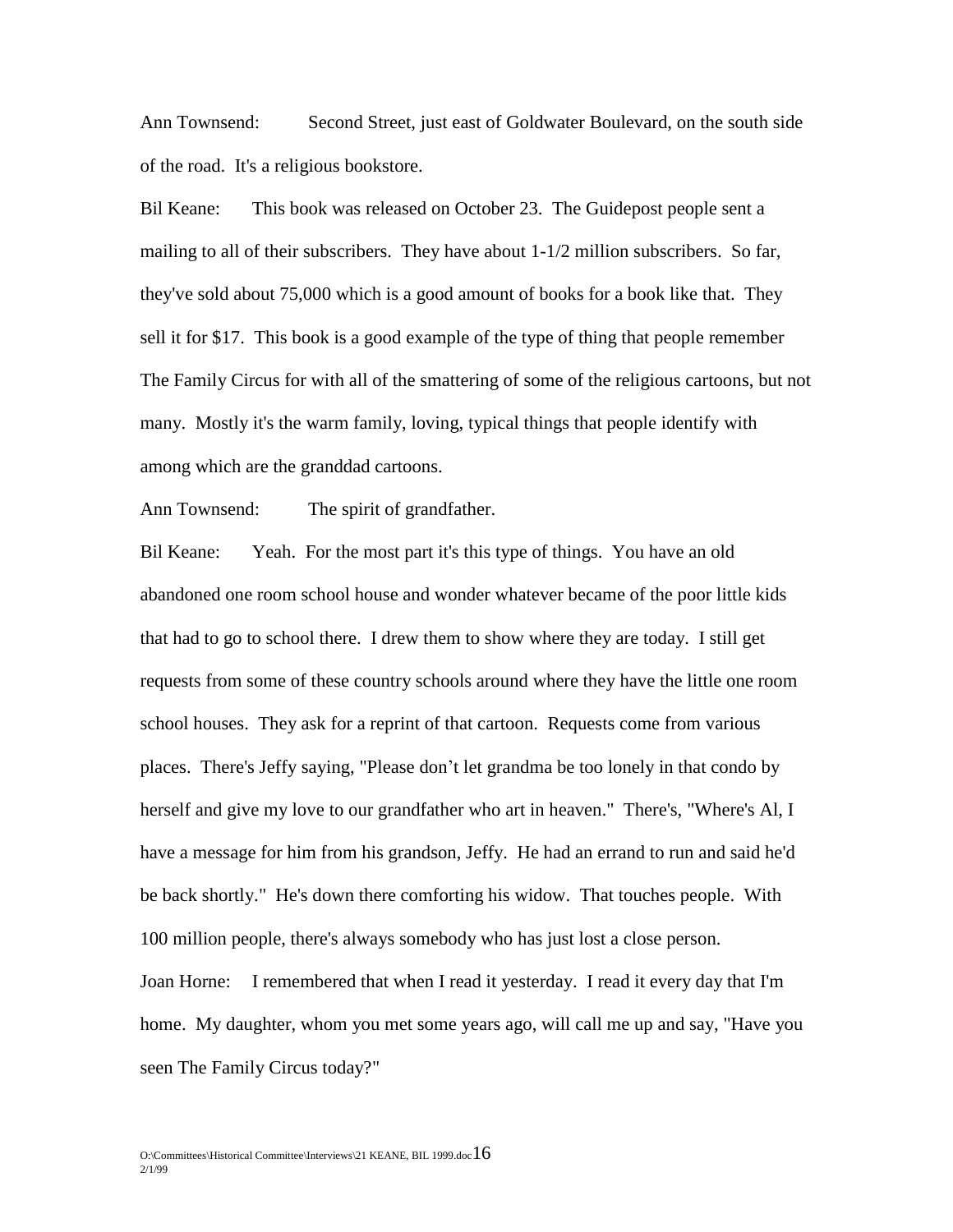## Bil Keane: What was her name, Joan?

Joan Horne: At that time it was Gina Horne. She moved here with her husband. When we lived on Smoke Tree, they called you to see if they could come and meet you. You were so gracious to them. You met my husband at the tennis tournament when he was security and you signed a beautiful cartoon for us because it was our anniversary that day. We have very fond memories. I was wondering about what you said about the trust and the fact how you came to be out here, whether you have any other observations about the Town? The intention of this book is going to be the 40th anniversary for the Town, which prompted the appointment of this Committee. I was wondering if there is something that you'd like to observe? We all know there's been change, inevitable. What you're observations about the Town now and then?

Bil Keane: For one thing, I think the Town Council is very, very important because they're the ones that make the decisions for all of us. What I don't like to see among the Council is any dissension, which you're bound to have if individuals who have their own opinion and they fight for what they think. I think they need to back off and level their thinking as to what is best for the Town itself [in the long run too], and everybody in the Town not just their situation or what they're particularly interested in. I think there is a certain selfishness that enters into any political career where they have their own agendas which you can't blame them for because they put a lot of time in there. It's just a contribution to the community. In the *Independent* newspaper that we have delivered gives a good overall view of what's going on in the Town, which we never had many years ago. You tried to pick up something out of which was then the *Scottsdale Progress* or the *Arizona Republic* and you didn't really have any handle on what was going on.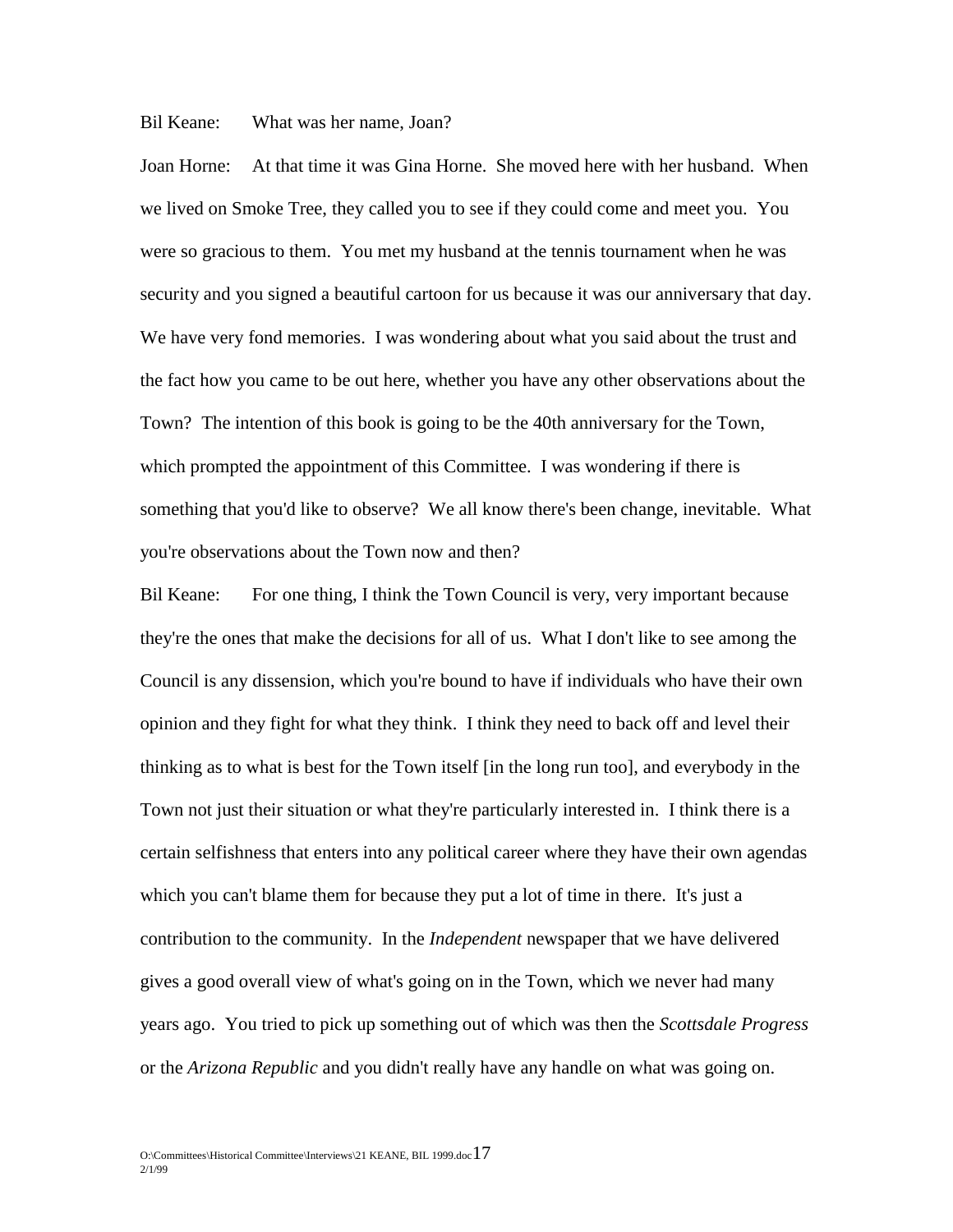The *Independent* does a good job. It's difficult to please everybody. They operate with almost a skeleton staff. I think communication in the Town is a necessity. We don't have a network of community activities; not that we would want to encourage that. Most people here are individualistic -- they like the place and they like to be alone. When I say alone, not entirely alone, they always have their next door neighbor. There isn't the big neighborhood community feeling that you have as we had back in Roslyn, Pennsylvania. We're a different age now. When we were back there, we were just married and having babies. People down the street were too. You all had so much in common. Here you have your own life going for you. You like to select your friends. You like to have neighbors on both sides and all around that you like and they like you. They're always there if you need a friend. But there isn't that closeness that we used to have. I don't know if that's just Paradise Valley, or whether that is in general. The way most communities are today with the advent of television, you don't have the talk over the back fence that you used to have.

Joan Horne: You don't have that. When the kids were young, I know I was a stay at home mother for many years. You met with your compatriots and their children. I think it doesn't exist because of the change in the social structure. I can't say it's good or bad. I haven't experienced some of it.

Bil Keane: That's true. There are certain things about each mode of life that are good and others that are negative. I would rather have it where you are isolated and you can call your own shots than to be thrown into a fish tank where you're forced. Then you feel you're not being neighborly if you don't participate. I don't think Paradise Valley is a place where you could really have a block party and everybody enjoys one another. For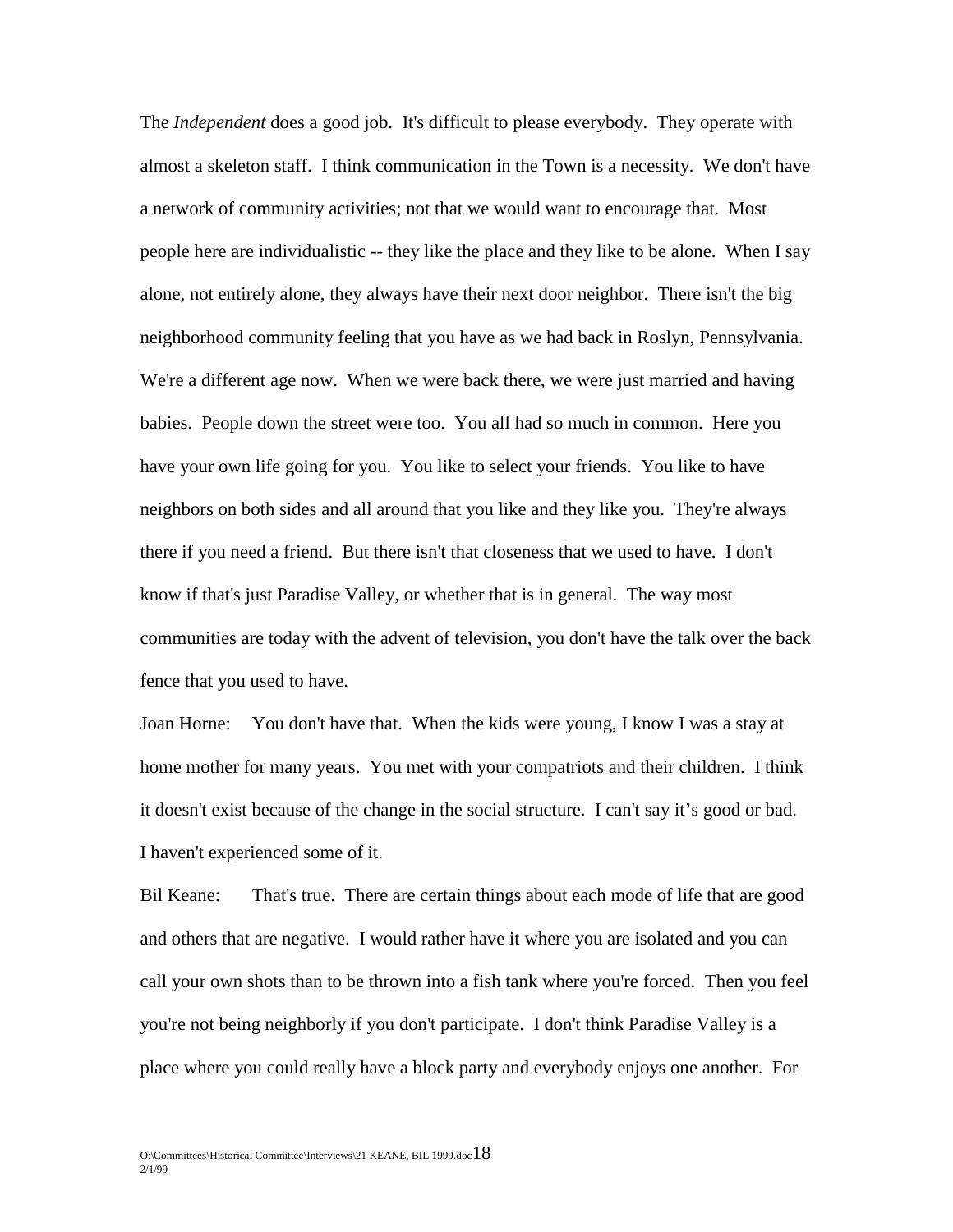one thing, I don't know what is the mean age of the residents. My guess is would be higher than what you would find in Scottsdale or in the area where there are schools, where people locate with little kids. There are young families with little kids but not many in this Town. When the first Mayor, I don't know if he was the first Mayor or the second, Jack Huntress…..

Joan Horne: I think he was second.

Ann Townsend: Yeah. Mr. Downey was first, he just went that first year that the Town incorporated. Then Jack Huntress took over when they had the election and was Mayor for 10 years. Mr. Downey had worked very hard beforehand and that first year. Bil Keane: Right. They deserve a lot of credit for sticking to their guns and having the foresight to see what they wanted and maintaining it as the Town grew.

Ann Townsend: Well they were able to do it because of supportive people like you who had the same feeling that the Town should go that direction.

Bil Keane: I think that anybody who was sensible would agree to that. When you don't have a common ground, there's no goal. You're not trying to accomplish anything except little projects that come along. You're trying to get bicycle paths, or you're trying to get speed bumps, or speed limits, photo cop, and the top of the mountain. All these things are individual little projects, but there's no one big thing that you're trying to do, like downtown Phoenix is trying to build up the area so there will be a convention center, which is good. That's all for the betterment of the entire Valley if they can enforce those things. What's going on in Scottsdale now with the waterway where they're trying to figure out how they can do that. I think it's a nice idea, whether it will go through, I think it all sounds logical. The Cartoonist Society of which I was president a couple years, just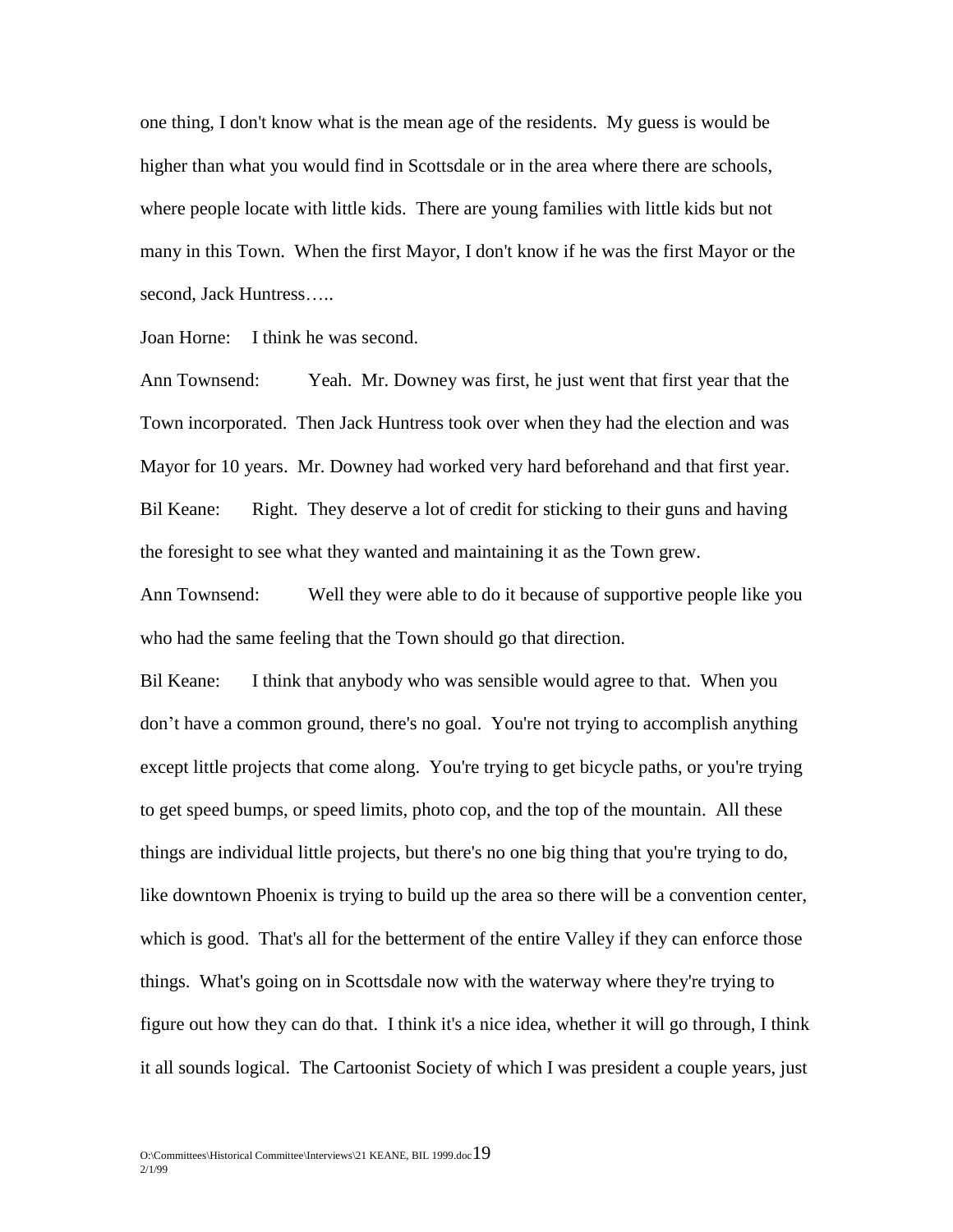had our annual convention in San Antonio. The river walk there is such a delightful place. I can see it as a pattern. There it twists, goes around, and has trees, a lot of mature foliage and bridges. It's pretty and it's nice. The Family Circus that was in today's paper showed Mommy coming out of a collectibles shop where on the window it says "Fox's Collectable" and it has the Hummels, plates and figurines. Dolly is saying to Mommy, "What was the lady worried about?" You know these four little kids that were in the shop. I put Fox on there because of Jim and Janette Fox. I play tennis with Jim Fox and he owns a place on 5th Avenue called Fox's Collectibles. I put that on the window rather than just make up a name of a place. Same as I used the Sugar Bowl which I started because of Jack Huntress when I first did a cartoon. He asked if he could get the original. I ordered back the original and he hung it by the cashier's cage. I did another cartoon that has the Sugar Bowl in it. Through the years, I did so many of them and each time he got the original. Then he was going to redo his menu at the Sugar Bowl and he asked if he could reproduce the cartoons that I had done on the Sugar Bowl and I said, "Sure, go ahead. Just don't go to the Syndicate because they slap on a huge licensing fee." I said, "You're a friend and I'm local, go ahead and do it. Don't use it for advertising though." He did the new menu cover and now I get a letter from Boston or Seattle saying, "I was in Scottsdale the other day and I stopped in your ice cream parlor." They think I own the place now.

Ann Townsend: With the value of those cartoons, you probably do and you don't know it.

Bil Keane: If I go over there, I would rather not go because it looks like I'm looking for handouts. They won't let me spend anything if I go in with the grandchildren. Fox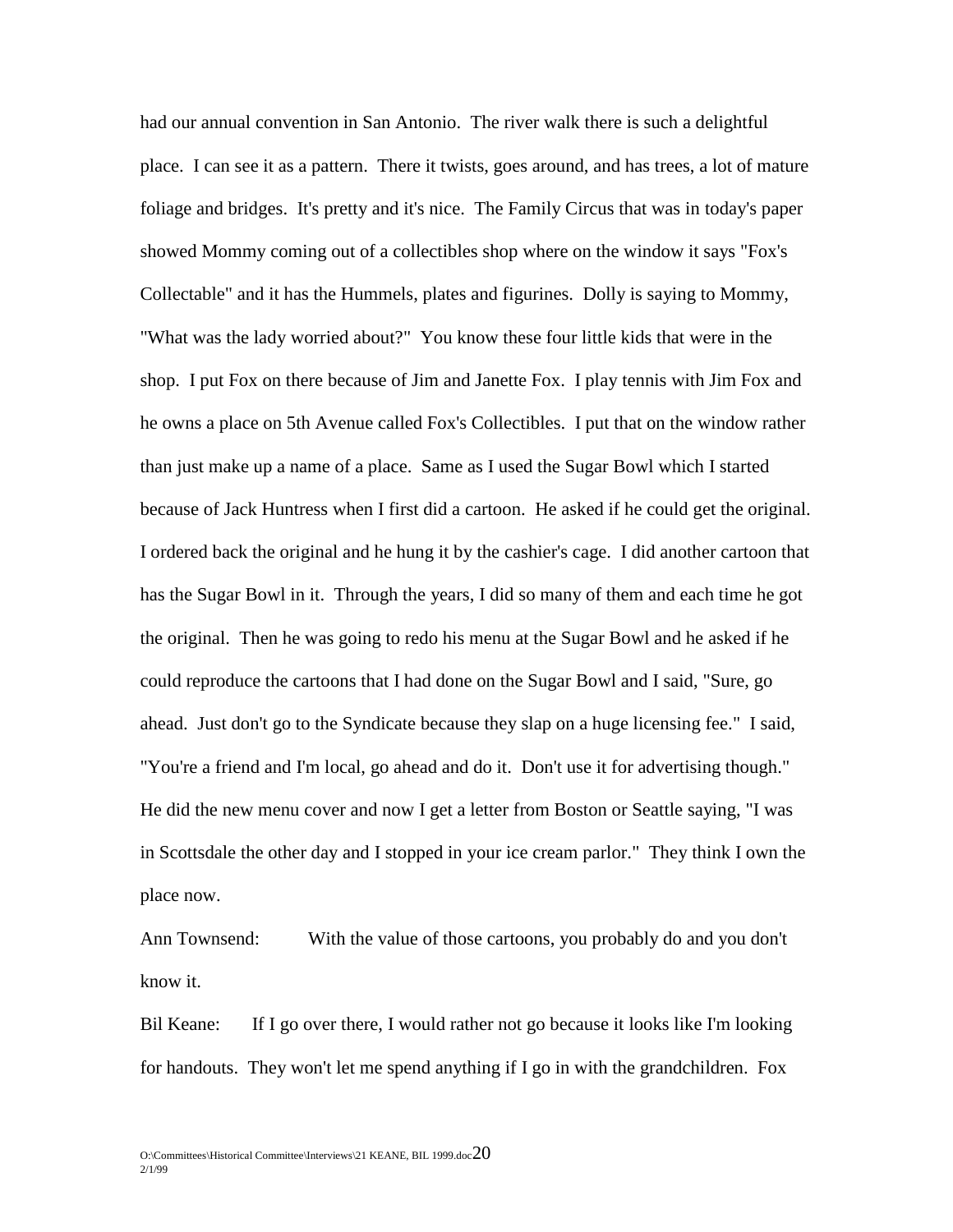was mentioned in today's cartoon. Jim Fox and Janette called me and they were almost in tears because their store is going to be closed in three days because the guy that's doing that waterworks stuff, the architect has to have a place to work. His lease ran out in Phoenix so they wanted the building that Fox had. He asked them to leave because he wanted it by July 1, which is two days from now. He has to get out. This cartoon was scheduled a month or six weeks ago or so and I had no idea. They said they owned that building for 30 years.

Joan Horne: Did they condemn it?

Bil Keane: No, he had agreed to sell it to the people that are doing the whole thing. They had told him it would be six months or something like that but now they had to liquidate their stock.

Joan Horne: The thing that disturbs me is that it has been started but there's a lot of opposition to the project. Never mind taking either side, but it seems to me premature. What happens if the vote doesn't go through? All these people are displaced.

Bil Keane: The guy that's buying the place from Jim is investing. He and his partners are investing that much money in getting these properties. This particular one the architect wants to use as the central place where he is going to design the place from.

Ann Townsend: Kind of an onsite work station.

Bil Keane: Yeah. It was just a coincidence that the cartoon appeared today. I could just as easily had it scheduled for next week and the store wouldn't be there.

Ann Townsend: May I ask you if the Town of Paradise Valley Historical Committee might use some of the cartoons that relate to Paradise Valley? You've done a few. Do we have your permission?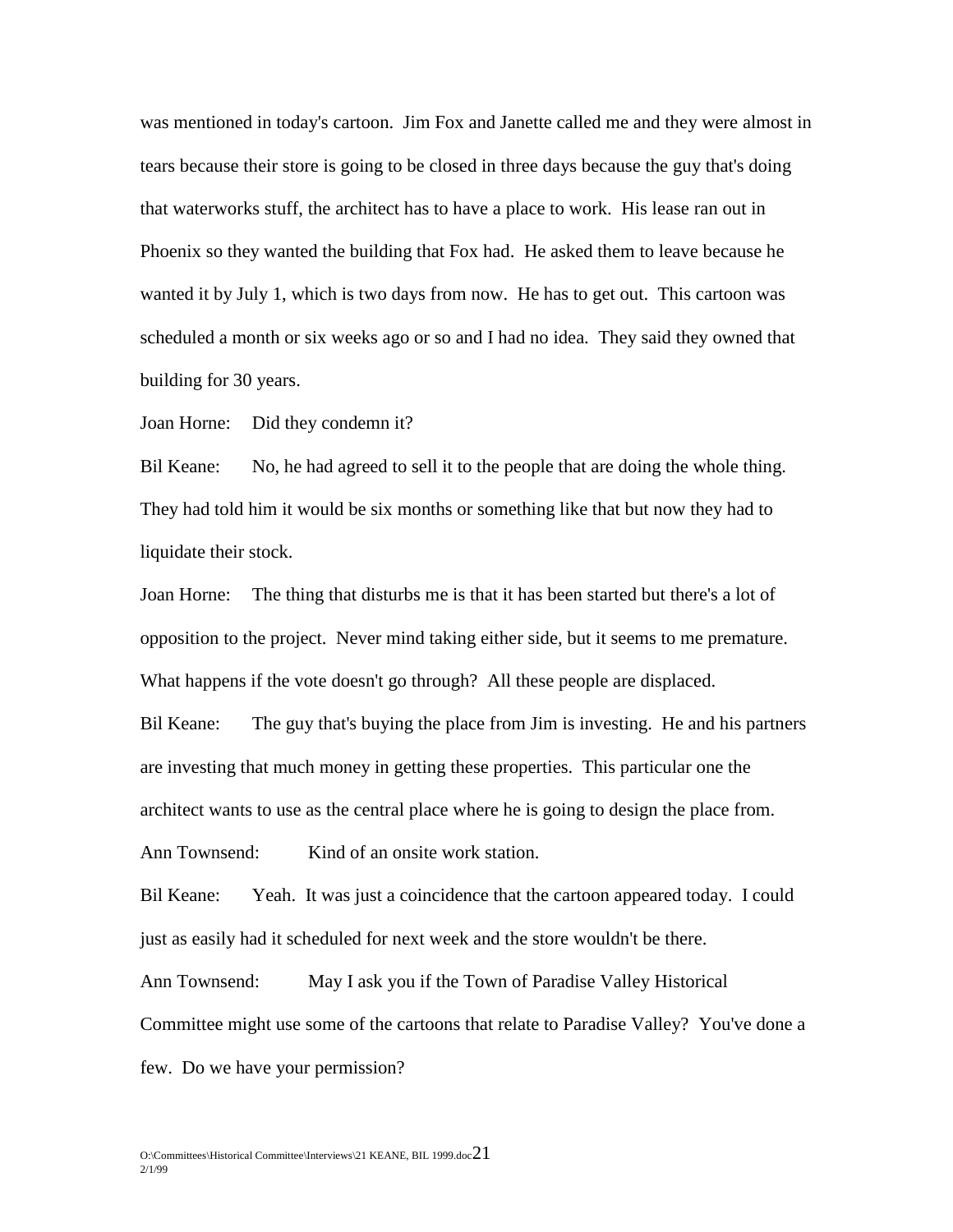Bil Keane: Yes, I have. Absolutely, use any of my cartoons that you feel would be fitting.

Ann Townsend: We appreciate that, thanks.

Bil Keane: I've used the names of people here. The Asadorians who lived next door for years.

Ann Townsend: I really mean one that was more centered on the Town itself.

Bil Keane: I did one not too long ago on this Mummy Mountain Preserve.

Ann Townsend: There was one in 1987 I think that had to do with the sewer issue.

Bil Keane: The sewer issue, yeah.

Joan Horne: I was at that meeting.

Bil Keane: Then there was the 25th anniversary. I did a birthday or something that they used on the cover of the program.

Joan Horne: We're trying to continue from the 25th to the 40th. We will probably have a little repetition in the history, but basically we're trying to start from '87 and go on from there, instead of using the whole thing again.

Bil Keane: Yeah, sure. Certainly, in future years you don't want to be repeating what somebody else did.

Joan Horne: We've been building on it. We decided early on that we would try it like that and things have been going along well. But if we can include anything of yours in there, we would be thrilled.

Bil Keane: I'd be happy to have it in there. Once in a while I would use Paradise Valley on the side of a school bus, or that type of thing. I've never located the family in The Family Circus in a particular town mainly because the people who live in Kansas or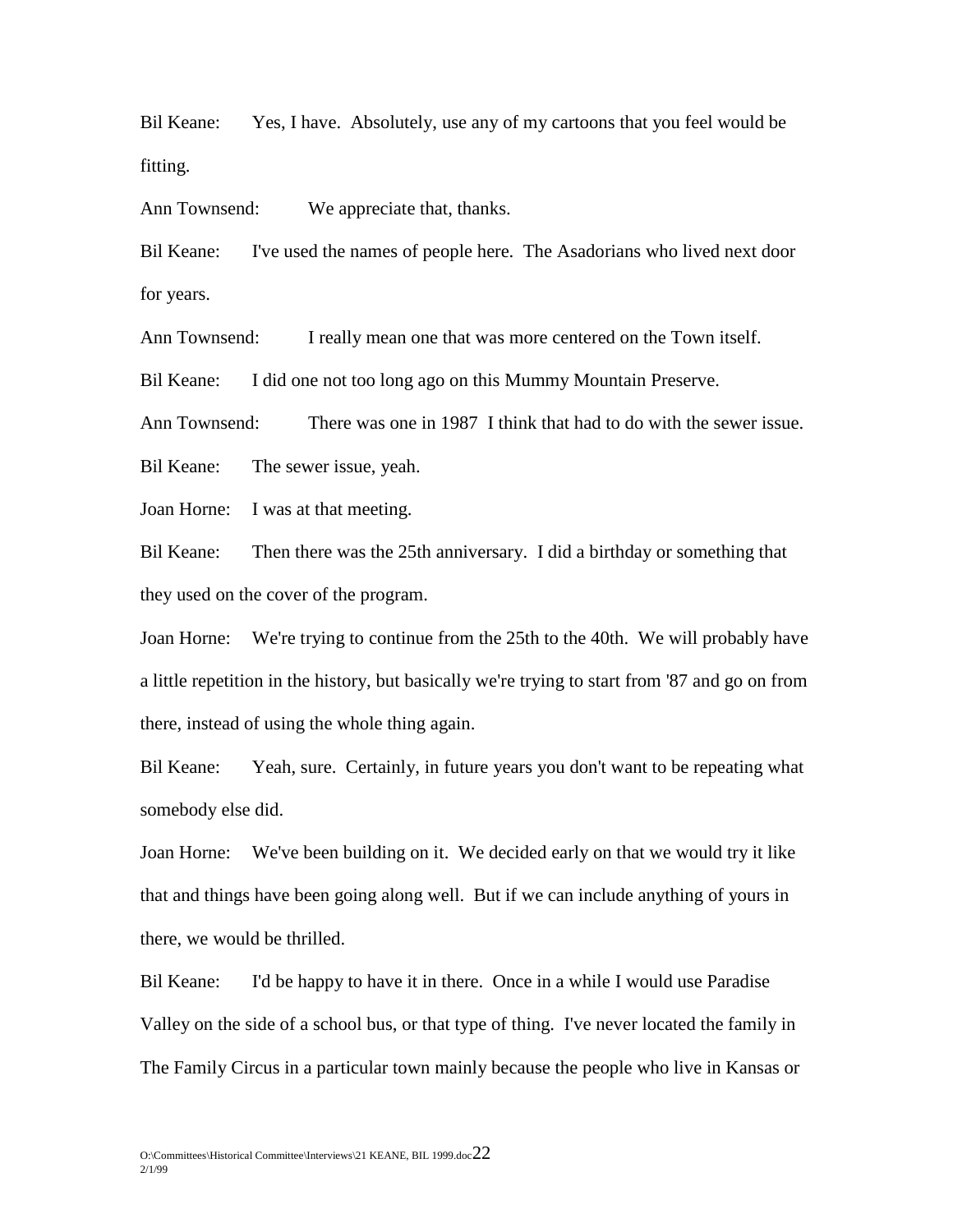Michigan, or wherever, they like to think The Family Circus lives down the street from them.

Ann Townsend: It's more universal that way.

Bil Keane: Yeah, and also Paradise Valley never gets the three feet of snow and the fall leaves as abundantly as they do in Maine or Massachusetts. I mention Arizona a good bit. I did a whole series on the Grand Canyon. I had the family visiting the Grand Canyon. The originals of those cartoons were donated to the museum at the Grand Canyon. I don't know, I haven't been up there for a few years. They had them on display at the visitor center there.

Ann Townsend: Tell me, I'm curious, The Family Circus has been so successful and still is that, do you ever have in the back of your mind another cartoon theme that you would like to find time to do someday?

Bil Keane: Not really. I've been approached by the Syndicate and now that I'm a grandfather, would I like to do something from a grandfather's standpoint. I've built such a solid base with The Family Circus that it would be foolish to discard that. I get a lot of my ideas now from our grandchildren. We have nine of them. They think granddad is following them around lovingly and I'm out to exploit them.

Joan Horne: I have nine also.

Ann Townsend: I have five and half so far.

Bil Keane: The Family Circus will continue. Right now my son Jeff who is the model for Jeffy in the cartoon is my assistant on the feature. He's in Laguna Miguel, California, and he does all the inking. I do all the ideas for the cartoons and do the penciling, then I send them to him and he imitates my style on going over the lines. He has his own little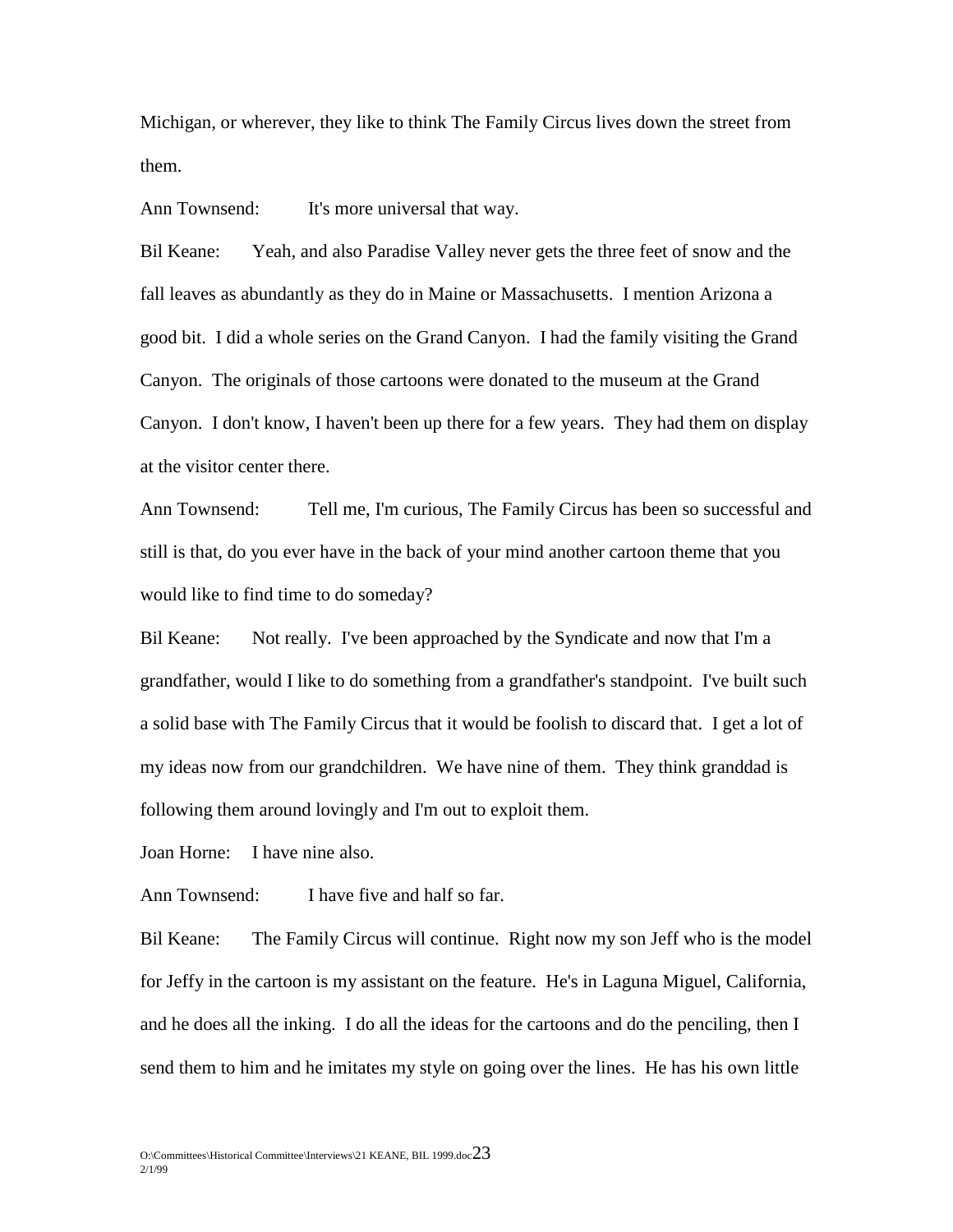family circus now. He has a seven year old, a four year old and a two year old. He'll call me and say, "Dad, here's something that Olivia did." He gives me some of the ideas. He is the heir apparent to the feature. If I die or retire, he would be carrying it on. In most cases, the Syndicate owns the title rights and the copyright to the feature. When a cartoonist dies, it becomes the property of the Syndicate, at which time they hire anybody to draw the feature and it usually goes down hill.

Ann Townsend: How were you able to avoid that?

Bil Keane: When my contract was renegotiated in 1988, King Features Syndicate wanted to retain the copyright ownership. Thel did the negotiating because I'm so emotional, this is my baby. I can't really negotiate with a level head with Hearst Corporation, which is King Features Syndicate. King Features is a branch of Hearst Corporation. Thel negotiated for a full year. She stood nose to nose with the Hearst lawyers and said, "Bil is not going to sign a new contract unless he gets ownership." They said, "We've never given ownership." They still own Popeye, they own Beetle Bailey, they own Maggie and Jiggs, they Prince Valiant, they own the Katzenjammer Kids from way back. They have never, ever given ownership or the title over to the cartoonist. She said, "He's not going to sign." They said, "Well, we'll take the feature then." Legally, they could take the feature and have somebody else draw it. She said, "It's very autobiographical. He's drawing Dolly who is our daughter Gail; Jeffy who is our son Jeff; he's drawing Thel who is the Mommy in the cartoon. Billy is based on Glen when he was seven years old." They said, "Well, we can just continue to have somebody draw them." Jeff was sitting in on the negotiations. Thel and I all said that if the Syndicate ever would have anybody draw Jeff's likeness, Dolly's likeness, Mommy's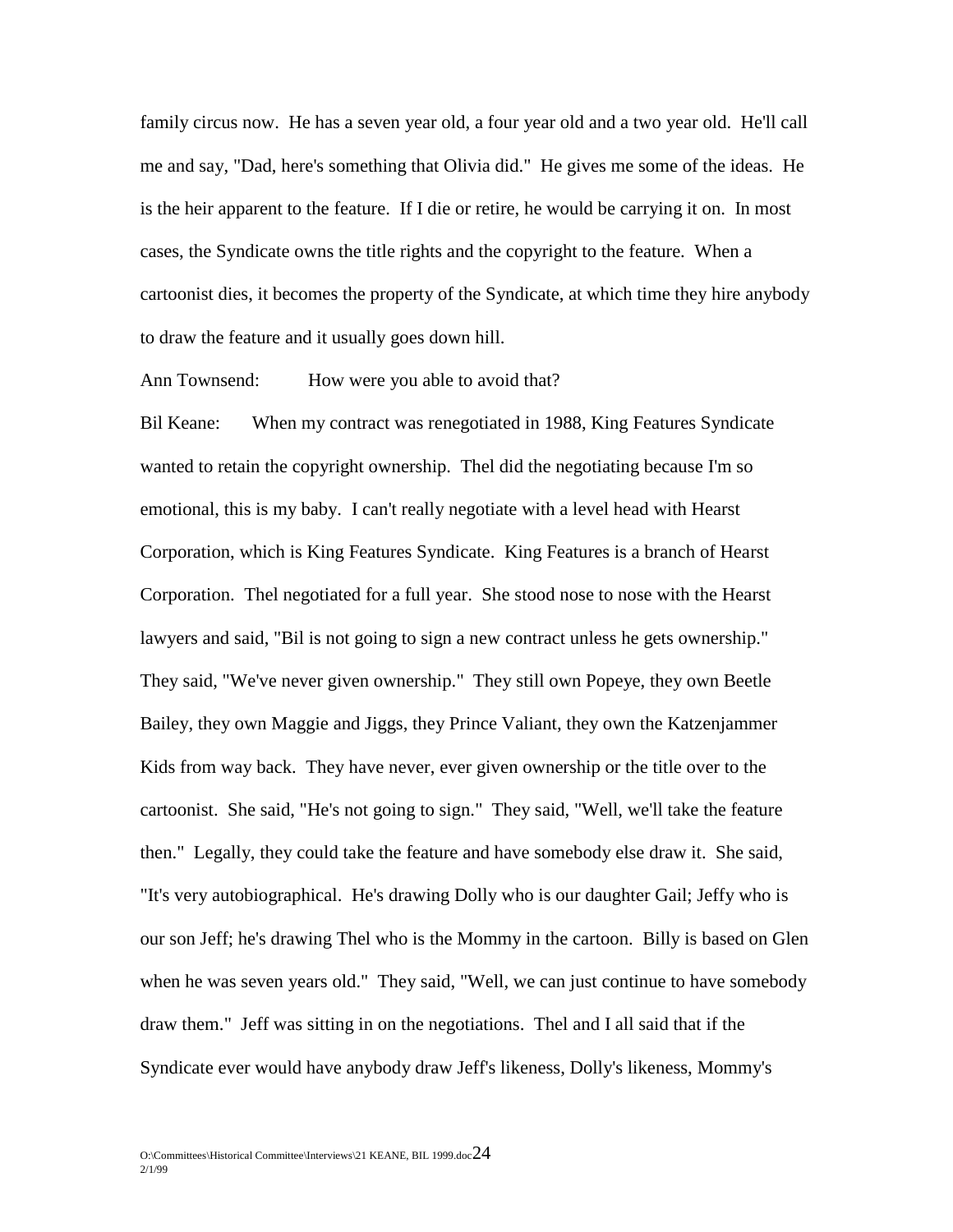likeness, anybody's likeness in the feature, we would bring an injunction against them for invasion of privacy. The lawyers that were sitting there on the couch, packed up their stuff and went back to New York. A week later they phoned and said, "All right, we will give ownership but we want a 25-year contract." They're afraid that if you have ownership, you'll jump to another syndicate with a better arrangement for the revenue. Thel said to them, "Have any of you bothered to add 25 years on to Bil's age?" They said, "No we haven't." She said, "Well, do it." They settled for a five year contract with renewal of five years. That was in '88. We just renegotiated for '98 and I did get the ownership. Since then, almost every cartoonist in the business who is renegotiating a contract makes the point that Bil Keane got ownership. All of the syndicates are following suit.

Ann Townsend: See what you've started? Good for you.

Bil Keane: Charles Shultz who is one of my closest friends does not own Peanuts. Yet United Features has made millions and millions of dollars with the Peanuts cartoon. They won't give him ownership. He has though what he considers the important thing. Nobody else can ever draw it. When he dies, Peanuts dies. They will still have the rights to the old cartoons. They can recycle them. They can put Snoopy up on the blimp. They can do any of that stuff.

Ann Townsend: Each time that they publish that then, his family would get something so their income can come go to the family?

Bil Keane: Yeah.

Joan Horne: When you negotiated the contract, did that guarantee that Jeff would be the one to be the heir?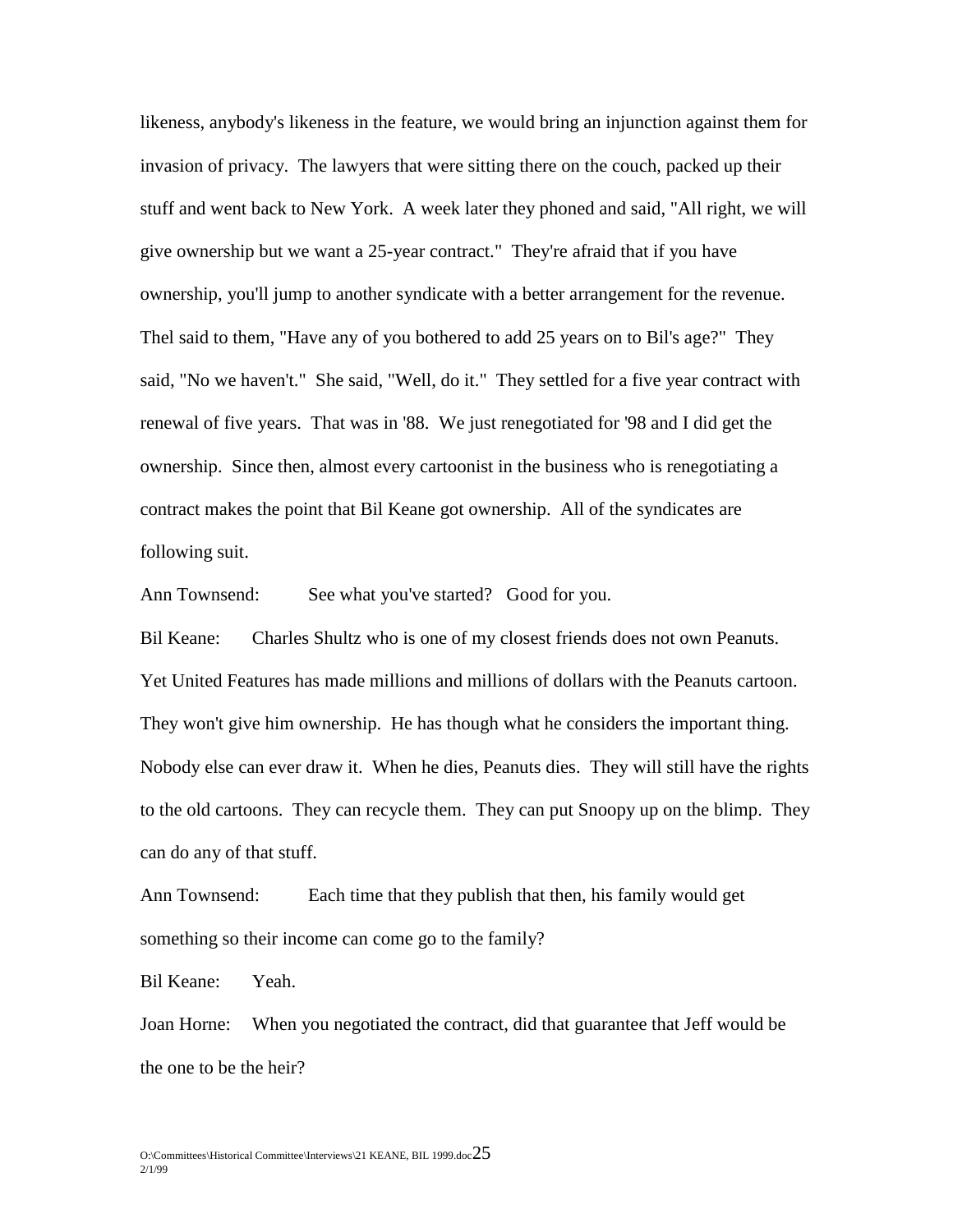Bil Keane: Yes, in the most recent contract, we did name Jeff. He would have an entire say about the cartoon. If he were not alive or was not available, then anyone of the Keane family would be heir, because we have four others, all of whom are capable. One son is a writer and he could very easily handle the feature. Gail, our daughter, lives in Napa. She works for my corporation, Bil Keane Incorporated, she handles all of my mail. All the fan mail goes to the Syndicate. When people write to the newspaper, they send it to the Syndicate, the Syndicate bundles it up and sends it to her. She sorts it out and only sends to me stuff that I personally need to answer for the most part. A lot of it asks for autographs.

Ann Townsend: That's still a big job to go through all that mail.

Bil Keane: Yeah, it takes a long time just to sort it. She comes down here for about three days each month. She does all the filing. We have a whole section in the other part of the house where all the original art is stored and filed, as well as the copyrights. Now that we own the copyright, we have to send the copyright to Washington. It has to get to the copyright office in Washington before it appears in print with a fee, \$10 or \$20. She takes care of that because you have to send copies of the cartoons before they are actually published. There's a lot of other things that she does. She takes care of the books and calendars. We do a calendar every year and have since 1967. You can't buy them. They're done by the Burning Company in Iowa, which is for advertisements. Like the *Arizona Republic* for two years could buy it and put their *Arizona Republic* logo on the bottom and then sell them to their readers. It's a family project and any of them are capable of seeing, approving, and that type of thing. There are a lot of things that are involved with part of these new Islands of Adventure with Universal Studios opened up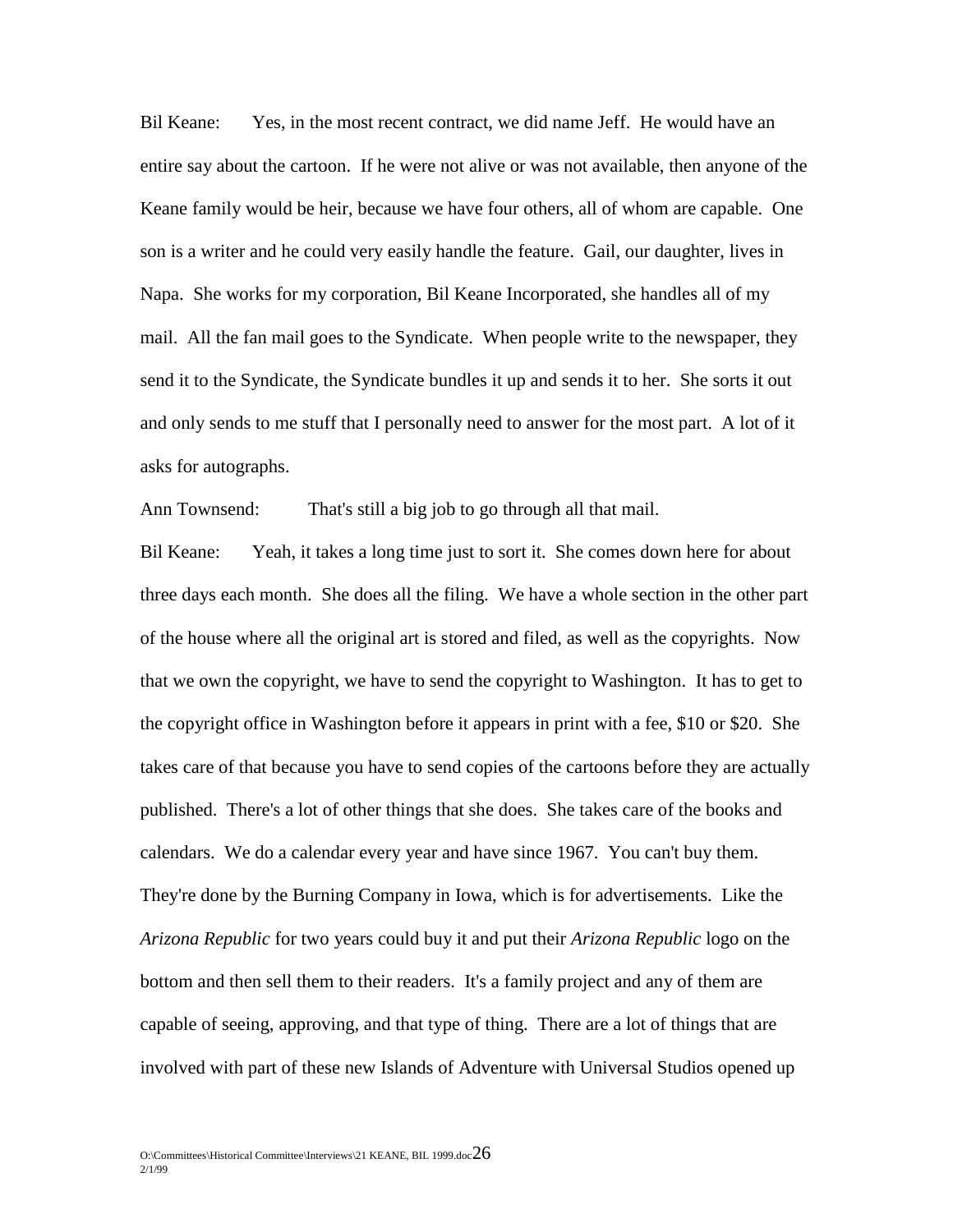in Orlando Florida. It's a group of islands that they have that are based on mostly cartoons and comic characters. They have one section that is called Toon Lagoon and The Family Circus is part of that. The have Blondie, Beetle Bailey and all of the favorites. The characters are all over the place. On mine, they have a drawing of a big circle and the family is standing in there. Everybody is there but Billy. A dotted line takes off from it and goes out onto the midway and the way around. A little sign says where he's gone and what he's done. He finally winds up in another area that has a marked trail. A marked trail is always with this big dog who is examining the footprints of animals. Billy is in this drawing and the dotted line goes by and the marked trail is picking a little rectangle things saying, "This trail has been left by a very familiar American creature that is very inquisitive and travels a good bit. He is learning the American way or whatever he says." Billy is walking along holding a note that Daddy had given him. Mommy at the start of the cartoon is saying, "I hope Billy can find his way back here." Daddy is saying, "He will if he reads the note I gave him." I have a big blow up of the note. Billy is in the marked trail looking at the note saying, "Billy, be sure to mark trail." Billy is saying, "Mark trail, I wonder what Daddy meant by that." Universal Studios is a licensing thing that you're involved in. There's a lot of approval along every step of the way that has to be done. We wanted to make sure that if I was gone and Thel is gone, that if Jeff weren't there, somebody would have to be able to carry on.

Ann Townsend: It sounds like your family is a wonderful team.

Bil Keane: Yes, they are. They've all been very, very helpful. I always appreciate the fact that we're fairly in the public's eye. No matter where they live, people know them as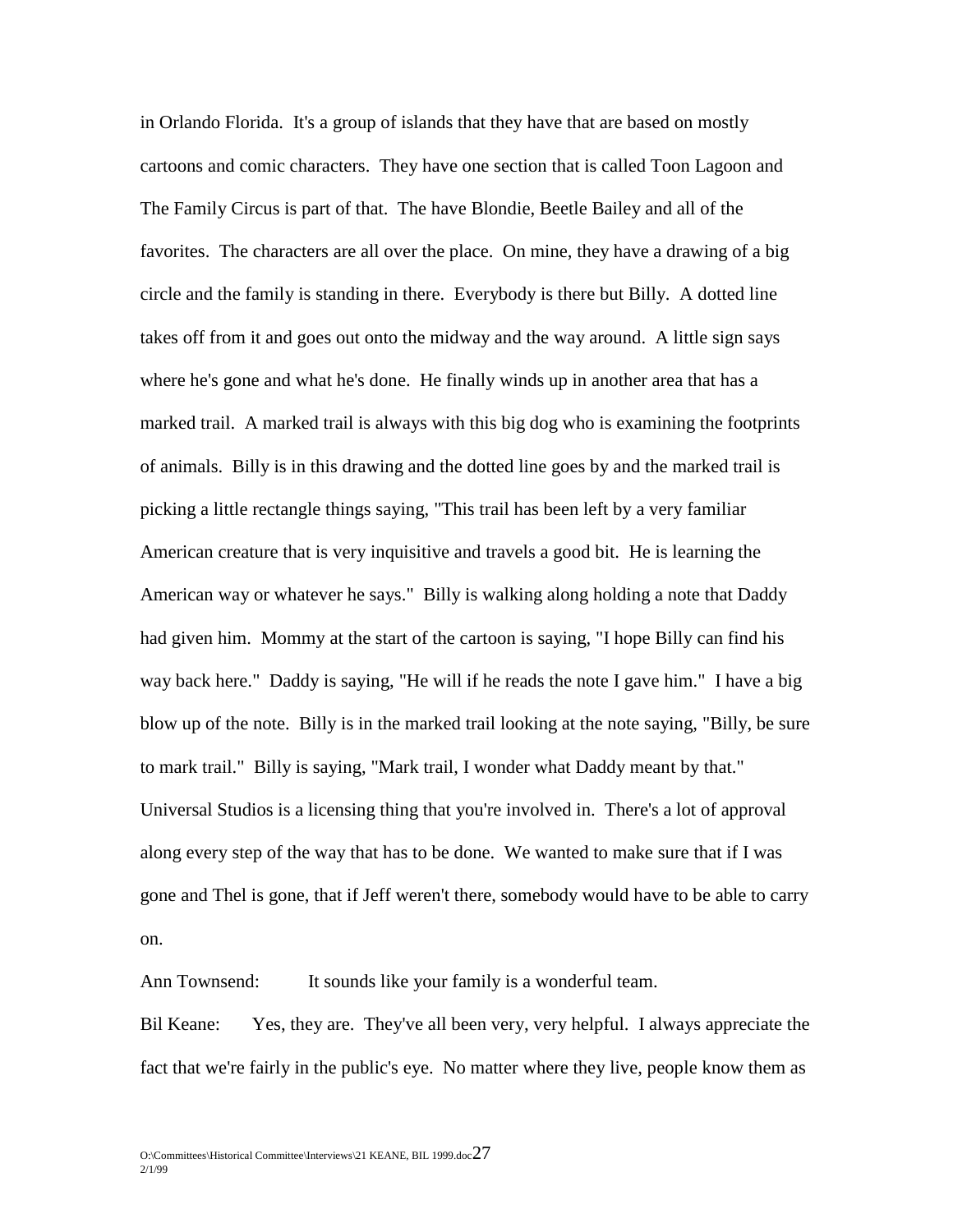The Family Circus. They all have careers that we can be proud of. They are all church going people that you don't mind knowing. All it would take is for one of them to be picked up for smoking pot. The newspapers grab a hold of it and all of a sudden you have a scandal.

Ann Townsend: Good solid citizens. I think the Queen of England would be very envious of you.

Bil Keane: That's true.

Ann Townsend: Do you have any other questions, Joan?

Joan Horne: No, it's been delightful.

Ann Townsend: I want to thank you so much for giving us your time so generously. Bil Keane: It's been a delight. It's not every day that I get to talk to two very nice ladies in my studio. I'm happy to do it, or add anything to it at any time.

Ann Townsend: Thank you. We'll take you up on that when we get to the point of focusing on it.

Bil Keane: You can use whatever I can come up with in the way of Town drawings. I don't know what copies I have. I have proofs of everything that I've done. A lot of the extra things that I do for local papers and that type of thing, I don't know what I have. I would assume at the Town Hall they probably have something.

Ann Townsend: They have some huge notebooks that go by years. I know one or two of the cartoons were cut from the papers.

Joan Horne: You mean the scrapbook?

Ann Townsend: Yes, the scrapbook.